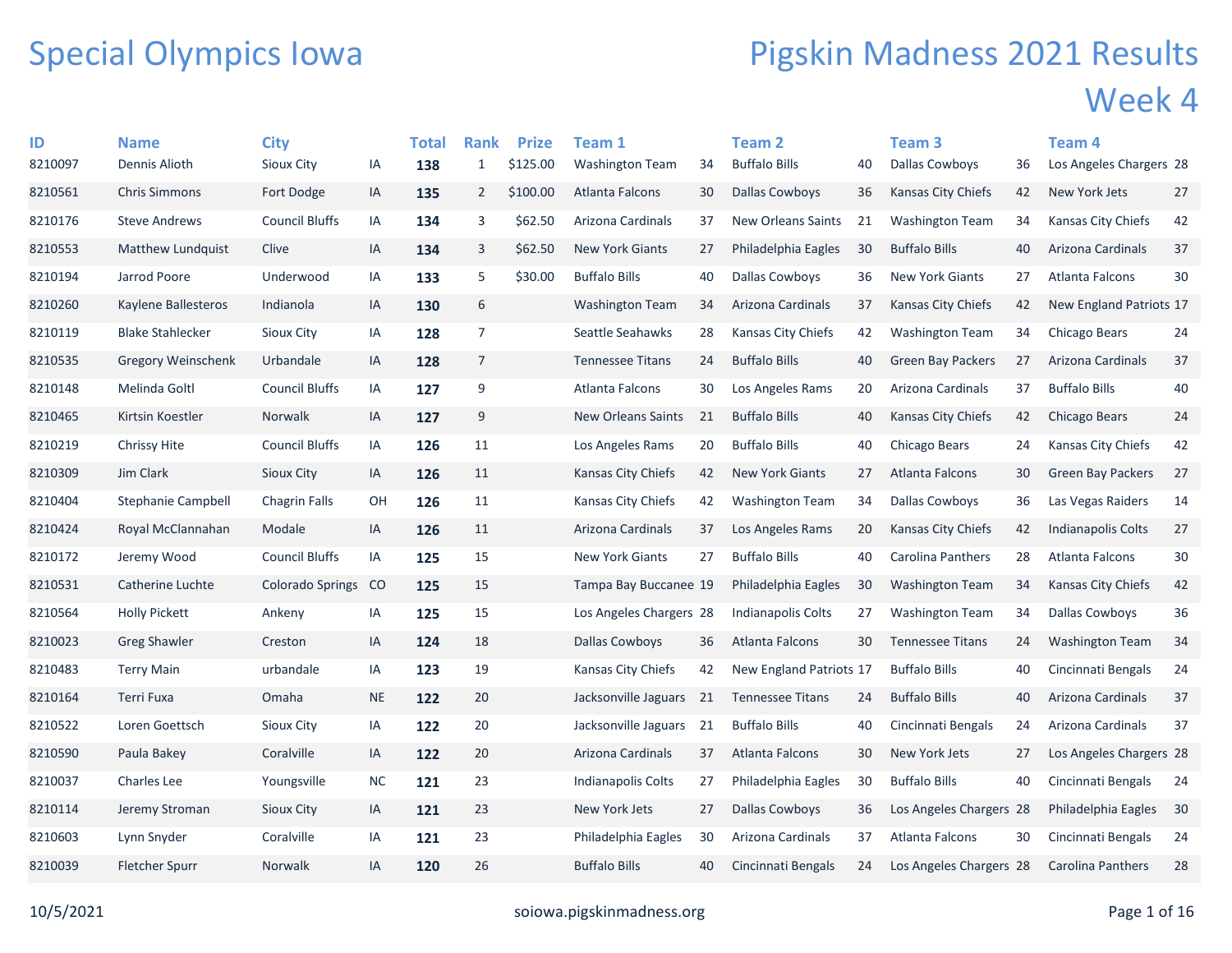| ID<br>8210147 | <b>Name</b><br>Melinda Goltl | <b>City</b><br><b>Council Bluffs</b> | IA        | <b>Total</b><br>120 | <b>Rank</b><br>26 | <b>Prize</b> | Team 1<br>Los Angeles Rams | 20 | <b>Team 2</b><br><b>Kansas City Chiefs</b> | 42 | Team 3<br><b>Washington Team</b> | 34 | Team <sub>4</sub><br>Cincinnati Bengals | 24     |
|---------------|------------------------------|--------------------------------------|-----------|---------------------|-------------------|--------------|----------------------------|----|--------------------------------------------|----|----------------------------------|----|-----------------------------------------|--------|
| 8210470       | <b>Phillip Strekal</b>       | Albany                               | OH        | 120                 | 26                |              | <b>Kansas City Chiefs</b>  | 42 | Las Vegas Raiders                          | 14 | <b>Indianapolis Colts</b>        | 27 | Arizona Cardinals                       | 37     |
| 8210192       | <b>Ted Roberts</b>           | <b>Council Bluffs</b>                | IA        | 119                 | 29                |              | Arizona Cardinals          | 37 | Chicago Bears                              | 24 | <b>Washington Team</b>           | 34 | Cincinnati Bengals                      | 24     |
| 8210258       | Conner McCuen                | West Des Moines IA                   |           | 119                 | 29                |              | <b>Kansas City Chiefs</b>  | 42 | <b>Pittsburgh Steelers</b>                 | 17 | <b>Dallas Cowboys</b>            | 36 | <b>Tennessee Titans</b>                 | 24     |
| 8210289       | <b>Mark Miller</b>           | Ames                                 | IA        | 119                 | 29                |              | Kansas City Chiefs         | 42 | Tampa Bay Buccanee 19                      |    | Philadelphia Eagles              | 30 | Seattle Seahawks                        | 28     |
| 8210337       | Judi Eyles                   | Ames                                 | IA        | 119                 | 29                |              | Carolina Panthers          | 28 | <b>Dallas Cowboys</b>                      | 36 | <b>Washington Team</b>           | 34 | San Francisco 49ers 21                  |        |
| 8210440       | <b>Thomas Berger</b>         | Epworth                              | IA        | 119                 | 29                |              | Dallas Cowboys             | 36 | Tampa Bay Buccanee 19                      |    | Chicago Bears                    | 24 | <b>Buffalo Bills</b>                    | 40     |
| 8210198       | <b>Brian Brockman</b>        | Carson                               | IA        | 118                 | 34                |              | Los Angeles Chargers 28    |    | <b>Buffalo Bills</b>                       | 40 | Los Angeles Rams                 | 20 | Atlanta Falcons                         | 30     |
| 8210428       | <b>Timothy Lynch</b>         | <b>JOHNSTON</b>                      | IA        | 118                 | 34                |              | New York Jets              | 27 | <b>Pittsburgh Steelers</b>                 | 17 | <b>Washington Team</b>           | 34 | <b>Buffalo Bills</b>                    | 40     |
| 8210430       | Paul Barnett                 | Higginson                            | <b>AR</b> | 118                 | 34                |              | <b>Detroit Lions</b>       | 14 | <b>Buffalo Bills</b>                       | 40 | Carolina Panthers                | 28 | <b>Dallas Cowboys</b>                   | 36     |
| 8210015       | Jeff Eldred                  | <b>Webster Groves</b>                | <b>MO</b> | 117                 | 37                |              | Kansas City Chiefs         | 42 | Los Angeles Chargers 28                    |    | <b>Buffalo Bills</b>             | 40 | Minnesota Vikings                       | 7      |
| 8210074       | <b>Bryce Arneson</b>         | Ames                                 | IA        | 117                 | 37                |              | Las Vegas Raiders          | 14 | Cincinnati Bengals                         | 24 | Kansas City Chiefs               | 42 | Arizona Cardinals                       | 37     |
| 8210086       | Angie Vanwestan              | <b>Story City</b>                    | IA        | 117                 | 37                |              | <b>Washington Team</b>     | 34 | <b>Tennessee Titans</b>                    | 24 | <b>Dallas Cowboys</b>            | 36 | <b>Baltimore Ravens</b>                 | 23     |
| 8210100       | Mike Burke                   | Sioux City                           | IA        | 117                 | 37                |              | <b>Buffalo Bills</b>       | 40 | San Francisco 49ers                        | 21 | Dallas Cowboys                   | 36 | Los Angeles Rams                        | 20     |
| 8210165       | Terri Fuxa                   | Omaha                                | <b>NE</b> | 117                 | 37                |              | Atlanta Falcons            | 30 | New York Jets                              | 27 | Dallas Cowboys                   | 36 | Chicago Bears                           | 24     |
| 8210109       | Molly Burnside               | Sioux City                           | IA        | 116                 | 42                |              | Kansas City Chiefs         | 42 | <b>New York Giants</b>                     | 27 | New England Patriots 17          |    | Atlanta Falcons                         | 30     |
| 8210229       | <b>Melanie Devine</b>        | Des Moines                           | IA        | 116                 | 42                |              | <b>New York Giants</b>     | 27 | Los Angeles Rams                           | 20 | New York Jets                    | 27 | Kansas City Chiefs                      | 42     |
| 8210265       | Ryan Purdy                   | Van Meter                            | IA        | 116                 | 42                |              | <b>New York Giants</b>     | 27 | <b>Washington Team</b>                     | 34 | <b>Dallas Cowboys</b>            | 36 | Tampa Bay Buccanee 19                   |        |
| 8210410       | Mary F Rogowicki             | Tuckahoe                             | <b>NY</b> | 116                 | 42                |              | <b>Buffalo Bills</b>       | 40 | <b>New York Giants</b>                     | 27 | San Francisco 49ers              | 21 | Seattle Seahawks                        | 28     |
| 8210495       | <b>Chris Wahlert</b>         | Peosta                               | IA        | 116                 | 42                |              | Atlanta Falcons            | 30 | Indianapolis Colts                         | 27 | <b>Dallas Cowboys</b>            | 36 | <b>Baltimore Ravens</b>                 | 23     |
| 8210005       | <b>Keith Sandvig</b>         | West Des Moines IA                   |           | 115                 | 47                |              | Seattle Seahawks           | 28 | <b>Buffalo Bills</b>                       | 40 | Miami Dolphins                   | 17 | Atlanta Falcons                         | $30\,$ |
| 8210009       | Steve Furtwangler            | Clive                                | IA        | 115                 | 47                |              | <b>Dallas Cowboys</b>      | 36 | Indianapolis Colts                         | 27 | Chicago Bears                    | 24 | Seattle Seahawks                        | 28     |
| 8210011       | Tom Woods                    | Urbandale                            | IA        | 115                 | 47                |              | <b>Tennessee Titans</b>    | 24 | <b>Dallas Cowboys</b>                      | 36 | Seattle Seahawks                 | 28 | New York Jets                           | 27     |
| 8210035       | <b>Charles Lee</b>           | Youngsville                          | <b>NC</b> | 115                 | 47                |              | Atlanta Falcons            | 30 | New York Jets                              | 27 | <b>New Orleans Saints</b>        | 21 | Arizona Cardinals                       | 37     |
| 8210105       | Carrie Larson                | IA                                   | IA        | 115                 | 47                |              | Chicago Bears              | 24 | <b>Washington Team</b>                     | 34 | Atlanta Falcons                  | 30 | <b>New York Giants</b>                  | 27     |
| 8210117       | Rheanne Hoffman              | Sioux City                           | IA        | 115                 | 47                |              | Cincinnati Bengals         | 24 | <b>Cleveland Browns</b>                    | 14 | <b>Buffalo Bills</b>             | 40 | Arizona Cardinals                       | 37     |
| 8210217       | John Focht                   | Omaha                                | <b>NE</b> | 115                 | 47                |              | <b>Tennessee Titans</b>    | 24 | Philadelphia Eagles                        | 30 | <b>Washington Team</b>           | 34 | New York Jets                           | 27     |
| 8210272       | Jon Kaufman                  | West Des Moines IA                   |           | 115                 | 47                |              | <b>Buffalo Bills</b>       | 40 | <b>Baltimore Ravens</b>                    | 23 | Cincinnati Bengals               | 24 | Carolina Panthers                       | 28     |
| 8210307       | Jeffrey Demetri              | Hinton                               | IA        | 115                 | 47                |              | Las Vegas Raiders          | 14 | Seattle Seahawks                           | 28 | <b>Dallas Cowboys</b>            | 36 | Arizona Cardinals                       | 37     |
| 8210346       | Ron Pingel                   | Spencer                              | IA        | 115                 | 47                |              | New York Jets              | 27 | <b>Baltimore Ravens</b>                    | 23 | Arizona Cardinals                | 37 | Carolina Panthers                       | 28     |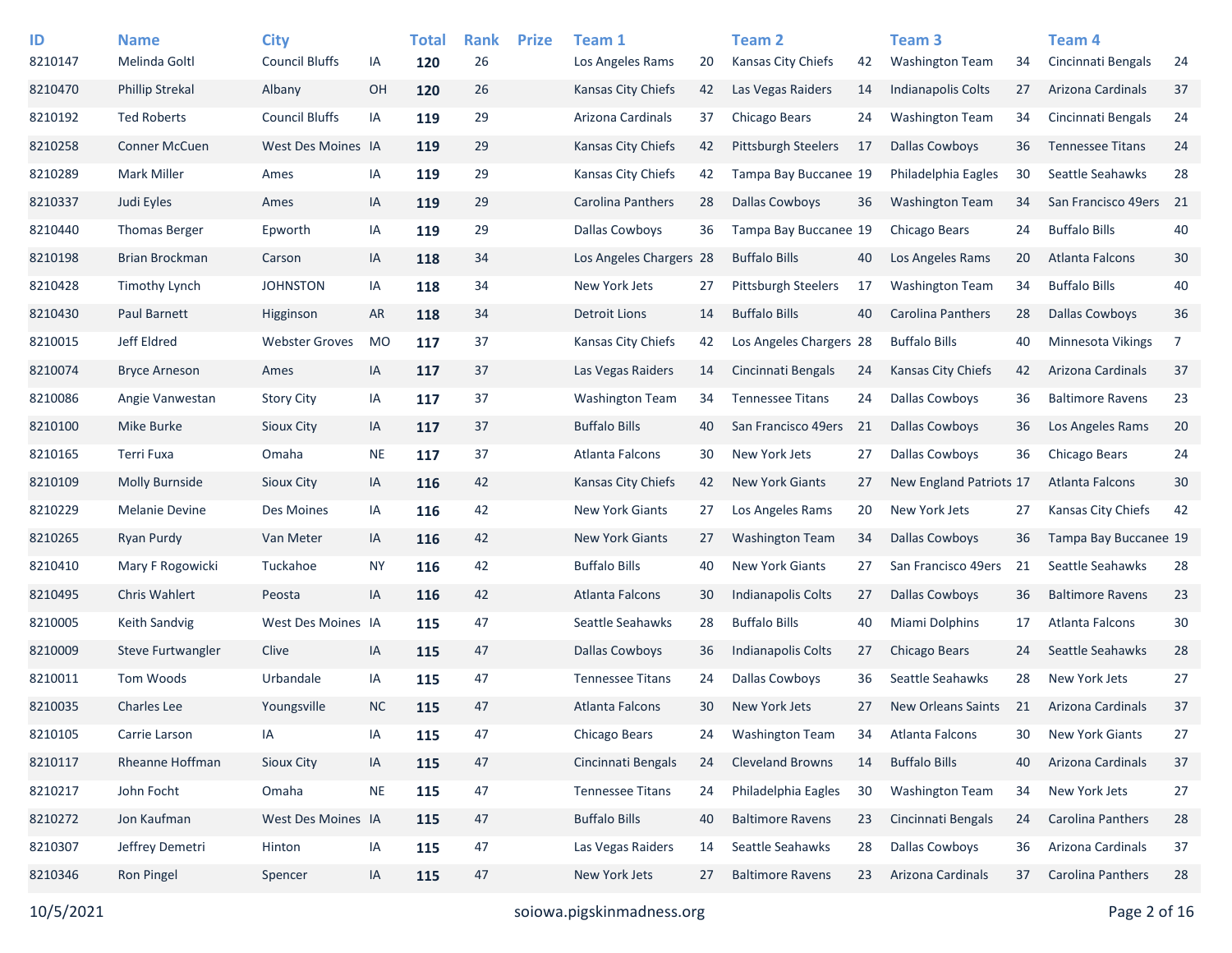| ID<br>8210536 | <b>Name</b><br>Rusti Wood | <b>City</b><br>Indianola | IA        | <b>Total</b><br>115 | <b>Rank</b><br>47 | <b>Prize</b> | Team 1<br>Seattle Seahawks | 28             | <b>Team 2</b><br>Indianapolis Colts | 27 | Team <sub>3</sub><br>Los Angeles Rams | 20 | Team <sub>4</sub><br><b>Buffalo Bills</b> | 40 |
|---------------|---------------------------|--------------------------|-----------|---------------------|-------------------|--------------|----------------------------|----------------|-------------------------------------|----|---------------------------------------|----|-------------------------------------------|----|
| 8210556       | Denise Kleen              | Pocahontas               | IA        | 115                 | 47                |              | <b>New Orleans Saints</b>  | 21             | Carolina Panthers                   | 28 | Philadelphia Eagles                   | 30 | <b>Dallas Cowboys</b>                     | 36 |
| 8210580       | Reinhard Boeschen         | Waterloo                 | IA        | 115                 | 47                |              | Minnesota Vikings          | 7              | Philadelphia Eagles                 | 30 | <b>Dallas Cowboys</b>                 | 36 | Kansas City Chiefs                        | 42 |
| 8210159       | <b>Greg Simons</b>        | Lo Vista                 | <b>NE</b> | 114                 | 60                |              | New England Patriots 17    |                | <b>Carolina Panthers</b>            | 28 | <b>New York Giants</b>                | 27 | <b>Kansas City Chiefs</b>                 | 42 |
| 8210315       | Jodi Kerr                 | Sioux City               | IA        | 114                 | 60                |              | Kansas City Chiefs         | 42             | <b>Tennessee Titans</b>             | 24 | San Francisco 49ers                   | 21 | New York Jets                             | 27 |
| 8210429       | <b>Timothy Lynch</b>      | <b>JOHNSTON</b>          | IA        | 114                 | 60                |              | Kansas City Chiefs         | 42             | <b>Cleveland Browns</b>             | 14 | <b>Atlanta Falcons</b>                | 30 | Seattle Seahawks                          | 28 |
| 8210519       | Heidi Komes               | <b>Union Center</b>      | IA        | 114                 | 60                |              | <b>Washington Team</b>     | 34             | <b>Buffalo Bills</b>                | 40 | Tampa Bay Buccanee 19                 |    | Jacksonville Jaguars 21                   |    |
| 8210476       | Marcus Barkema            | Goodell                  | IA        | 113                 | 64                |              | <b>Tennessee Titans</b>    | 24             | Philadelphia Eagles                 | 30 | Tampa Bay Buccanee 19                 |    | <b>Buffalo Bills</b>                      | 40 |
| 8210127       | Joel Lagunas              | <b>Grand Prairie</b>     | TX        | 112                 | 65                |              | Tampa Bay Buccanee 19      |                | Indianapolis Colts                  | 27 | Chicago Bears                         | 24 | Kansas City Chiefs                        | 42 |
| 8210168       | Joe Goltl                 | <b>Council Bluffs</b>    | IA        | 112                 | 65                |              | Los Angeles Chargers 28    |                | <b>Buffalo Bills</b>                | 40 | Los Angeles Rams                      | 20 | Cincinnati Bengals                        | 24 |
| 8210170       | Gerogia Goltl             | Omaha                    | <b>NE</b> | 112                 | 65                |              | Los Angeles Chargers 28    |                | Carolina Panthers                   | 28 | Dallas Cowboys                        | 36 | Los Angeles Rams                          | 20 |
| 8210225       | James Grimes              | Altoona                  | IA        | 112                 | 65                |              | Jacksonville Jaguars 21    |                | Philadelphia Eagles                 | 30 | Indianapolis Colts                    | 27 | <b>Washington Team</b>                    | 34 |
| 8210253       | Craig Weatherall          | West Des Moines IA       |           | 112                 | 65                |              | Los Angeles Chargers 28    |                | <b>Dallas Cowboys</b>               | 36 | <b>Washington Team</b>                | 34 | Las Vegas Raiders                         | 14 |
| 8210406       | Stephanie Campbell        | <b>Chagrin Falls</b>     | OH        | 112                 | 65                |              | Washington Team            | 34             | Arizona Cardinals                   | 37 | New England Patriots 17               |    | <b>Tennessee Titans</b>                   | 24 |
| 8210444       | Tammi Vail                | Rockford                 | IL.       | 112                 | 65                |              | Chicago Bears              | 24             | <b>Tennessee Titans</b>             | 24 | Carolina Panthers                     | 28 | <b>Dallas Cowboys</b>                     | 36 |
| 8210592       | Lori Kaup                 | <b>Boone</b>             | IA        | 112                 | 65                |              | <b>Tennessee Titans</b>    | 24             | San Francisco 49ers                 | 21 | <b>Indianapolis Colts</b>             | 27 | <b>Buffalo Bills</b>                      | 40 |
| 8210018       | Andy Grovo                | Waukee                   | IA        | 111                 | 73                |              | San Francisco 49ers        | 21             | <b>New Orleans Saints</b>           | 21 | <b>New York Giants</b>                | 27 | Kansas City Chiefs                        | 42 |
| 8210181       | <b>Kirsten Davis</b>      | <b>Council Bluffs</b>    | IA        | 111                 | 73                |              | Seattle Seahawks           | 28             | <b>Kansas City Chiefs</b>           | 42 | <b>Detroit Lions</b>                  | 14 | <b>Green Bay Packers</b>                  | 27 |
| 8210301       | Jay Hoogendyk             | <b>Sioux City</b>        | IA        | 111                 | 73                |              | Las Vegas Raiders          | 14             | <b>Buffalo Bills</b>                | 40 | Atlanta Falcons                       | 30 | <b>Indianapolis Colts</b>                 | 27 |
| 8210304       | John Nelsen               | Lawton                   | IA        | 111                 | 73                |              | <b>Buffalo Bills</b>       | 40             | Jacksonville Jaguars                | 21 | <b>Baltimore Ravens</b>               | 23 | New York Jets                             | 27 |
| 8210355       | <b>Taylor Hall</b>        | Shell Lake               | WI        | 111                 | 73                |              | Los Angeles Chargers 28    |                | <b>Green Bay Packers</b>            | 27 | Los Angeles Rams                      | 20 | <b>Dallas Cowboys</b>                     | 36 |
| 8210437       | Joseph Rose               | <b>LOHRVILLE</b>         | IA        | 111                 | 73                |              | <b>Denver Broncos</b>      | $\overline{7}$ | <b>Washington Team</b>              | 34 | Carolina Panthers                     | 28 | <b>Kansas City Chiefs</b>                 | 42 |
| 8210455       | Jody Erion                | Farley                   | IA        | 111                 | 73                |              | Cincinnati Bengals         | 24             | Philadelphia Eagles                 | 30 | <b>Washington Team</b>                | 34 | <b>Baltimore Ravens</b>                   | 23 |
| 8210482       | <b>Terry Main</b>         | urbandale                | IA        | 111                 | 73                |              | Los Angeles Chargers 28    |                | <b>Kansas City Chiefs</b>           | 42 | Jacksonville Jaguars                  | 21 | Los Angeles Rams                          | 20 |
| 8210498       | <b>Timothy Lightner</b>   | Bettendorf               | IA        | 111                 | 73                |              | Los Angeles Rams           | 20             | Kansas City Chiefs                  | 42 | Atlanta Falcons                       | 30 | Tampa Bay Buccanee 19                     |    |
| 8210565       | <b>Holly Pickett</b>      | Ankeny                   | IA        | 111                 | 73                |              | Atlanta Falcons            | 30             | <b>Detroit Lions</b>                | 14 | Arizona Cardinals                     | 37 | Philadelphia Eagles 30                    |    |
| 8210574       | Keith Soffa               | Adel                     | IA        | 111                 | 73                |              | Dallas Cowboys             | 36             | <b>Tennessee Titans</b>             | 24 | Green Bay Packers                     | 27 | Cincinnati Bengals                        | 24 |
| 8210046       | <b>Greg Staples</b>       | Norwalk                  | IA        | 110                 | 84                |              | Atlanta Falcons            | 30             | <b>Dallas Cowboys</b>               | 36 | Indianapolis Colts                    | 27 | Pittsburgh Steelers                       | 17 |
| 8210130       | Susan Brown               | Des Moines               | IA        | 110                 | 84                |              | New England Patriots 17    |                | Kansas City Chiefs                  | 42 | Chicago Bears                         | 24 | Green Bay Packers                         | 27 |
| 8210178       | Gerogia Goltl             | Omaha                    | <b>NE</b> | 110                 | 84                |              | Arizona Cardinals          | 37             | New Orleans Saints                  | 21 | Seattle Seahawks                      | 28 | Chicago Bears                             | 24 |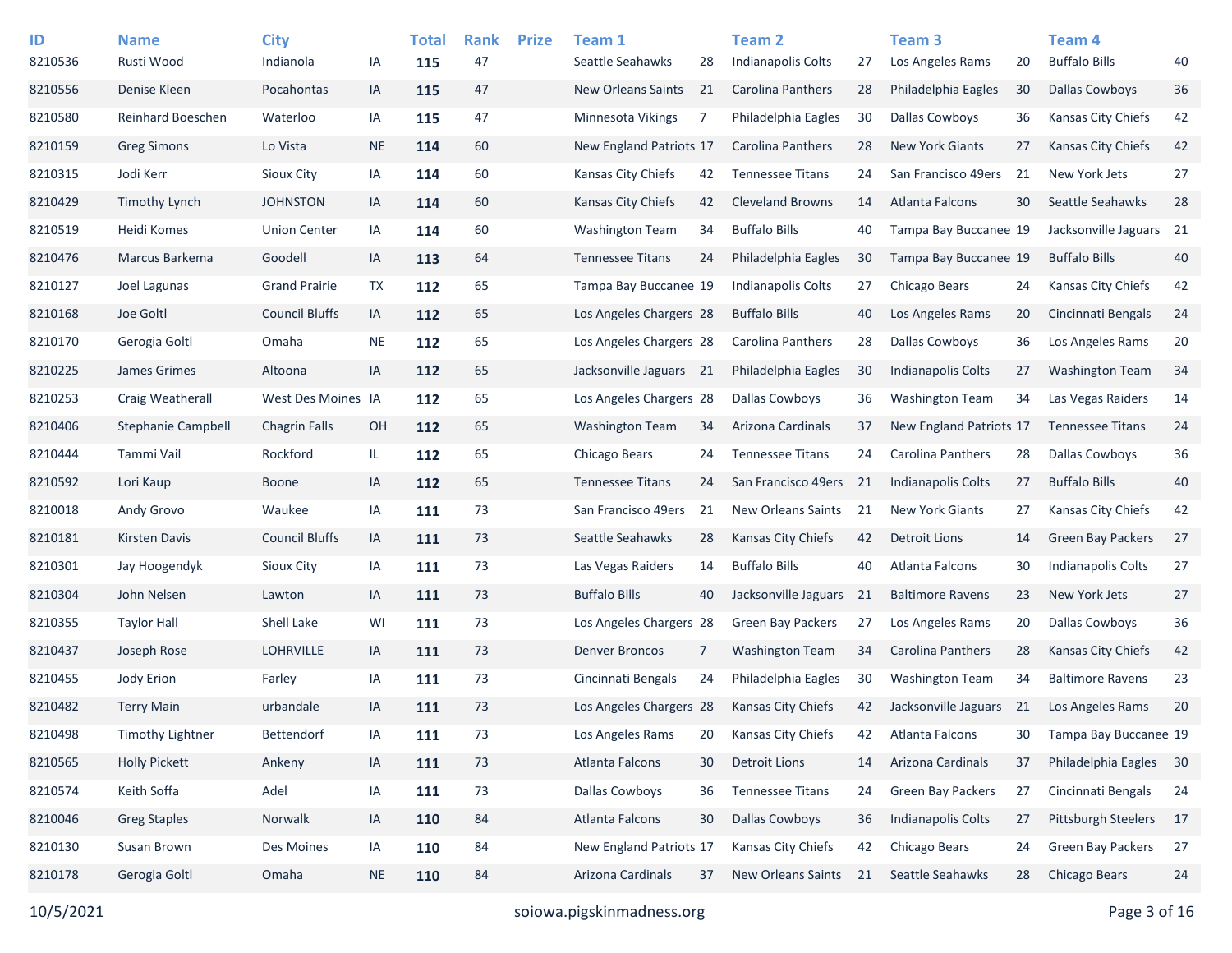| ID<br>8210414 | <b>Name</b><br><b>Thomas Wardlow</b> | <b>City</b><br>Waverly | IA | <b>Total</b><br>110 | <b>Rank</b><br>84 | <b>Prize</b> | Team 1<br>New England Patriots 17 |    | Team 2<br>Indianapolis Colts | 27 | Team <sub>3</sub><br>Chicago Bears | 24 | Team 4<br>Kansas City Chiefs | 42          |
|---------------|--------------------------------------|------------------------|----|---------------------|-------------------|--------------|-----------------------------------|----|------------------------------|----|------------------------------------|----|------------------------------|-------------|
| 8210481       | Robert Reed III                      | Davenport              | IA | 110                 | 84                |              | San Francisco 49ers               | 21 | <b>Kansas City Chiefs</b>    | 42 | <b>Indianapolis Colts</b>          | 27 | Los Angeles Rams             | 20          |
| 8210031       | Jeff Klocko                          | Norwalk                | IA | 109                 | 89                |              | Atlanta Falcons                   | 30 | Los Angeles Chargers 28      |    | New England Patriots 17            |    | <b>Washington Team</b>       | 34          |
| 8210076       | <b>Morgan Henry</b>                  | Des Moines             | IA | 109                 | 89                |              | Jacksonville Jaguars              | 21 | <b>Washington Team</b>       | 34 | New York Jets                      | 27 | <b>New York Giants</b>       | 27          |
| 8210271       | Crystal Kerr                         | West Des Moines IA     |    | 109                 | 89                |              | Arizona Cardinals                 | 37 | Miami Dolphins               | 17 | Tampa Bay Buccanee 19              |    | <b>Dallas Cowboys</b>        | 36          |
| 8210311       | John Sanders Jr                      | Lawton                 | IA | 109                 | 89                |              | Kansas City Chiefs                | 42 | Atlanta Falcons              | 30 | Arizona Cardinals                  | 37 | <b>Houston Texans</b>        | $\mathbf 0$ |
| 8210436       | Suzanne Dittmer                      | Des Moines             | IA | 109                 | 89                |              | Seattle Seahawks                  | 28 | Los Angeles Chargers 28      |    | <b>Dallas Cowboys</b>              | 36 | New England Patriots 17      |             |
| 8210461       | Gina McDonough                       | Eddyville              | IA | 109                 | 89                |              | <b>Indianapolis Colts</b>         | 27 | Carolina Panthers            | 28 | Chicago Bears                      | 24 | <b>Atlanta Falcons</b>       | 30          |
| 8210518       | Heidi Komes                          | <b>Union Center</b>    | IA | 109                 | 89                |              | <b>Baltimore Ravens</b>           | 23 | New Orleans Saints           | 21 | Arizona Cardinals                  | 37 | Seattle Seahawks             | 28          |
| 8210601       | Maureen Rozen                        | Robins                 | IA | 109                 | 89                |              | Las Vegas Raiders                 | 14 | Tampa Bay Buccanee 19        |    | <b>Dallas Cowboys</b>              | 36 | <b>Buffalo Bills</b>         | 40          |
| 8210270       | Andre Owen                           | West Des Moines IA     |    | 108                 | 97                |              | Cincinnati Bengals                | 24 | <b>Green Bay Packers</b>     | 27 | <b>Buffalo Bills</b>               | 40 | <b>Miami Dolphins</b>        | 17          |
| 8210303       | Mick Lefler                          | Lawton                 | IA | 108                 | 97                |              | New York Jets                     | 27 | Atlanta Falcons              | 30 | <b>Indianapolis Colts</b>          | 27 | <b>Tennessee Titans</b>      | 24          |
| 8210488       | Ashley Jackson                       | <b>Webster City</b>    | IA | 108                 | 97                |              | <b>Indianapolis Colts</b>         | 27 | New York Jets                | 27 | <b>Buffalo Bills</b>               | 40 | Las Vegas Raiders            | 14          |
| 8210505       | <b>Heather Dolan</b>                 | Denver                 | IA | 108                 | 97                |              | <b>Tennessee Titans</b>           | 24 | Indianapolis Colts           | 27 | Dallas Cowboys                     | 36 | Jacksonville Jaguars 21      |             |
| 8210510       | Liane Long                           | Avoca                  | IA | 108                 | 97                |              | Cincinnati Bengals                | 24 | Seattle Seahawks             | 28 | Tampa Bay Buccanee 19              |    | Arizona Cardinals            | 37          |
| 8210557       | <b>Austin Myers</b>                  | Adel                   | IA | 108                 | 97                |              | <b>Cleveland Browns</b>           | 14 | Green Bay Packers            | 27 | <b>Buffalo Bills</b>               | 40 | <b>New York Giants</b>       | 27          |
| 8210595       | Jenna Fitch                          | Gilbert                | IA | 108                 | 97                |              | Kansas City Chiefs                | 42 | Detroit Lions                | 14 | Seattle Seahawks                   | 28 | Cincinnati Bengals           | 24          |
| 8210028       | Paul Patterson                       | Norwalk                | IA | 107                 | 104               |              | Arizona Cardinals                 | 37 | Tampa Bay Buccanee 19        |    | <b>Atlanta Falcons</b>             | 30 | Jacksonville Jaguars 21      |             |
| 8210193       | Lee Hite                             | <b>Council Bluffs</b>  | IA | 107                 | 104               |              | Kansas City Chiefs                | 42 | Carolina Panthers            | 28 | Arizona Cardinals                  | 37 | <b>Houston Texans</b>        | 0           |
| 8210496       | <b>Chris Wahlert</b>                 | Peosta                 | IA | 107                 | 104               |              | Indianapolis Colts                | 27 | Cincinnati Bengals           | 24 | Tampa Bay Buccanee 19              |    | Arizona Cardinals            | 37          |
| 8210579       | <b>Barb Uran</b>                     | Sioux City             | IA | 107                 | 104               |              | <b>Buffalo Bills</b>              | 40 | <b>Indianapolis Colts</b>    | 27 | <b>Baltimore Ravens</b>            | 23 | <b>Pittsburgh Steelers</b>   | 17          |
| 8210004       | <b>Charlie Sovich</b>                | West Des Moines IA     |    | 106                 | 108               |              | <b>Green Bay Packers</b>          | 27 | <b>Houston Texans</b>        | 0  | Arizona Cardinals                  | 37 | <b>Kansas City Chiefs</b>    | 42          |
| 8210010       | Jim Volker                           | West Des Moines IA     |    | 106                 | 108               |              | <b>Washington Team</b>            | 34 | Chicago Bears                | 24 | <b>New Orleans Saints</b>          | 21 | <b>Indianapolis Colts</b>    | 27          |
| 8210306       | <b>Andrew Dutler</b>                 | Sioux City             | IA | 106                 | 108               |              | Kansas City Chiefs                | 42 | <b>New Orleans Saints</b>    | 21 | <b>Tennessee Titans</b>            | 24 | Tampa Bay Buccanee 19        |             |
| 8210445       | Michelle Nelson                      | Polk Clty              | IA | 106                 | 108               |              | New York Giants                   | 27 | Seattle Seahawks             | 28 | San Francisco 49ers                | 21 | Atlanta Falcons              | 30          |
| 8210512       | Liane Long                           | Avoca                  | IA | 106                 | 108               |              | New York Jets                     | 27 | Tampa Bay Buccanee 19        |    | <b>Dallas Cowboys</b>              | 36 | Cincinnati Bengals           | 24          |
| 8210534       | Gregory Weinschenk                   | Urbandale              | IA | 106                 | 108               |              | New York Giants                   | 27 | Arizona Cardinals            | 37 | <b>Carolina Panthers</b>           | 28 | <b>Detroit Lions</b>         | 14          |
| 8210026       | Nate Spurr                           | Norwalk                | IA | 105                 | 114               |              | <b>Tennessee Titans</b>           | 24 | Indianapolis Colts           | 27 | Las Vegas Raiders                  | 14 | <b>Buffalo Bills</b>         | 40          |
| 8210145       | <b>Constance Coates</b>              | Moultonborouch NH      |    | 105                 | 114               |              | New Orleans Saints                | 21 | <b>Buffalo Bills</b>         | 40 | Philadelphia Eagles                | 30 | <b>Detroit Lions</b>         | 14          |
| 8210256       | Jody Hayes                           | West Des Moines IA     |    | 105                 | 114               |              | <b>Baltimore Ravens</b>           | 23 | <b>Washington Team</b>       | 34 | New York Jets                      | 27 | Jacksonville Jaguars 21      |             |
|               |                                      |                        |    |                     |                   |              |                                   |    |                              |    |                                    |    |                              |             |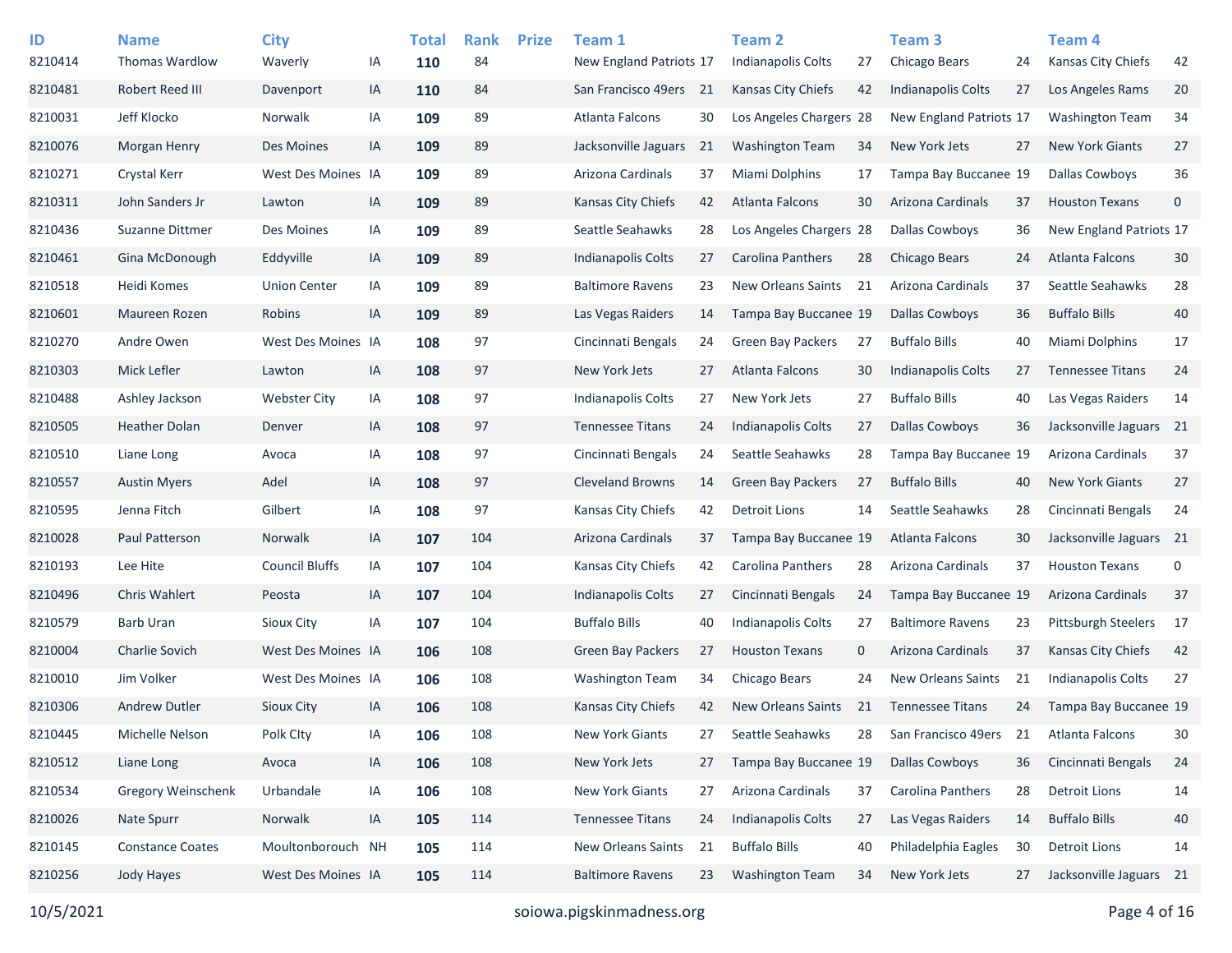| ID      | <b>Name</b>            | <b>City</b>           |           | <b>Total</b> | <b>Rank</b> | <b>Prize</b> | Team 1                    |    | <b>Team 2</b>            |    | Team 3                     |    | Team <sub>4</sub>         |    |
|---------|------------------------|-----------------------|-----------|--------------|-------------|--------------|---------------------------|----|--------------------------|----|----------------------------|----|---------------------------|----|
| 8210341 | <b>Jason Bares</b>     | <b>Sturgis</b>        | <b>SD</b> | 105          | 114         |              | Los Angeles Rams          | 20 | Atlanta Falcons          | 30 | <b>Washington Team</b>     | 34 | New Orleans Saints 21     |    |
| 8210484 | <b>Terry Main</b>      | urbandale             | IA        | 105          | 114         |              | Los Angeles Chargers 28   |    | San Francisco 49ers      | 21 | Kansas City Chiefs         | 42 | Las Vegas Raiders         | 14 |
| 8210546 | Joseph Owens           | Altoona               | IA        | 105          | 114         |              | Arizona Cardinals         | 37 | <b>Denver Broncos</b>    | 7  | <b>New York Jets</b>       | 27 | <b>Washington Team</b>    | 34 |
| 8210563 | Sheri Partington       | Elkhart               | IA        | 105          | 114         |              | <b>Detroit Lions</b>      | 14 | <b>Dallas Cowboys</b>    | 36 | Carolina Panthers          | 28 | <b>New York Giants</b>    | 27 |
| 8210572 | Scott Moore            | Missouri Valley       | IA        | 105          | 114         |              | Dallas Cowboys            | 36 | <b>New York Giants</b>   | 27 | Tampa Bay Buccanee 19      |    | <b>Baltimore Ravens</b>   | 23 |
| 8210584 | <b>Brady Oldag</b>     | <b>Cedar Falls</b>    | IA        | 105          | 114         |              | Los Angeles Rams          | 20 | Philadelphia Eagles      | 30 | <b>New York Giants</b>     | 27 | Los Angeles Chargers 28   |    |
| 8210003 | Tom Meneough           | Des Moines            | IA        | 104          | 123         |              | Tampa Bay Buccanee 19     |    | <b>Dallas Cowboys</b>    | 36 | Jacksonville Jaguars       | 21 | Seattle Seahawks          | 28 |
| 8210129 | Kara Lagunas           | <b>Grand Prairie</b>  | TX        | 104          | 123         |              | Philadelphia Eagles       | 30 | New England Patriots 17  |    | <b>New Orleans Saints</b>  | 21 | Dallas Cowboys            | 36 |
| 8210137 | Roger Brown            | Des Moines            | IA        | 104          | 123         |              | Tampa Bay Buccanee 19     |    | <b>Washington Team</b>   | 34 | Arizona Cardinals          | 37 | Las Vegas Raiders         | 14 |
| 8210261 | Jim Barrett            | West Des Moines IA    |           | 104          | 123         |              | Carolina Panthers         | 28 | Tampa Bay Buccanee 19    |    | Dallas Cowboys             | 36 | Jacksonville Jaguars 21   |    |
| 8210291 | <b>Mark Miller</b>     | Ames                  | IA        | 104          | 123         |              | Tampa Bay Buccanee 19     |    | New England Patriots 17  |    | Seattle Seahawks           | 28 | <b>Buffalo Bills</b>      | 40 |
| 8210469 | <b>Phillip Strekal</b> | Albany                | OH        | 104          | 123         |              | Jacksonville Jaguars      | 21 | Tampa Bay Buccanee 19    |    | <b>Washington Team</b>     | 34 | Philadelphia Eagles       | 30 |
| 8210596 | Mary Fitch             | Ames                  | IA        | 104          | 123         |              | Seattle Seahawks          | 28 | New Orleans Saints       | 21 | Carolina Panthers          | 28 | <b>New York Giants</b>    | 27 |
| 8210019 | <b>Fred Anderson</b>   | West Des Moines IA    |           | 103          | 130         |              | <b>Carolina Panthers</b>  | 28 | <b>Tennessee Titans</b>  | 24 | Philadelphia Eagles        | 30 | San Francisco 49ers 21    |    |
| 8210173 | Ian Mass               | <b>Council Bluffs</b> | IA        | 103          | 130         |              | <b>New York Giants</b>    | 27 | <b>Washington Team</b>   | 34 | Jacksonville Jaguars       | 21 | New Orleans Saints 21     |    |
| 8210183 | <b>Ksthy LeMaster</b>  | <b>Council Bluffs</b> | IA        | 103          | 130         |              | <b>Tennessee Titans</b>   | 24 | New York Jets            | 27 | Seattle Seahawks           | 28 | <b>Chicago Bears</b>      | 24 |
| 8210220 | Wendy Hite             | <b>Council Bluffs</b> | IA        | 103          | 130         |              | Dallas Cowboys            | 36 | <b>Baltimore Ravens</b>  | 23 | Miami Dolphins             | 17 | <b>Indianapolis Colts</b> | 27 |
| 8210237 | J. Jacquin             | Bondurant             | IA        | 103          | 130         |              | <b>Washington Team</b>    | 34 | San Francisco 49ers      | 21 | <b>Indianapolis Colts</b>  | 27 | New Orleans Saints 21     |    |
| 8210330 | Carmie Hotchkiss       | <b>Sioux City</b>     | IA        | 103          | 130         |              | Philadelphia Eagles       | 30 | <b>Tennessee Titans</b>  | 24 | Los Angeles Chargers 28    |    | San Francisco 49ers 21    |    |
| 8210471 | Janet Smith            | Clive                 | IA        | 103          | 130         |              | <b>New York Giants</b>    | 27 | <b>Dallas Cowboys</b>    | 36 | <b>Pittsburgh Steelers</b> | 17 | <b>Baltimore Ravens</b>   | 23 |
| 8210036 | <b>Charles Lee</b>     | Youngsville           | <b>NC</b> | 102          | 137         |              | Atlanta Falcons           | 30 | Chicago Bears            | 24 | <b>Green Bay Packers</b>   | 27 | Jacksonville Jaguars 21   |    |
| 8210185 | Patty Carman           | <b>Council Bluffs</b> | IA        | 102          | 137         |              | <b>Kansas City Chiefs</b> | 42 | <b>Baltimore Ravens</b>  | 23 | <b>Denver Broncos</b>      | 7  | Atlanta Falcons           | 30 |
| 8210221 | James Grimes           | Altoona               | IA        | 102          | 137         |              | <b>Tennessee Titans</b>   | 24 | Chicago Bears            | 24 | New York Jets              | 27 | <b>New York Giants</b>    | 27 |
| 8210318 | <b>Dylan Grimsley</b>  | Sioux City            | IA        | 102          | 137         |              | Atlanta Falcons           | 30 | Carolina Panthers        | 28 | Green Bay Packers          | 27 | Miami Dolphins            | 17 |
| 8210336 | Judi Eyles             | Ames                  | IA        | 102          | 137         |              | Atlanta Falcons           | 30 | <b>Baltimore Ravens</b>  | 23 | New Orleans Saints         | 21 | <b>Carolina Panthers</b>  | 28 |
| 8210416 | Katherine Pierce       | Des Moines            | IA        | 102          | 137         |              | Carolina Panthers         | 28 | Atlanta Falcons          | 30 | New York Jets              | 27 | Miami Dolphins            | 17 |
| 8210447 | Timothy Lightner       | Bettendorf            | IA        | 102          | 137         |              | New England Patriots 17   |    | <b>Carolina Panthers</b> | 28 | <b>Buffalo Bills</b>       | 40 | Miami Dolphins            | 17 |
| 8210480 | Robert Reed III        | Davenport             | IA        | 102          | 137         |              | New York Jets             | 27 | New Orleans Saints       | 21 | <b>New York Giants</b>     | 27 | Green Bay Packers         | 27 |
| 8210539 | Anthony Hergott        | Columbus              | <b>NE</b> | 102          | 137         |              | New Orleans Saints        | 21 | New York Giants          | 27 | New England Patriots 17    |    | Arizona Cardinals         | 37 |
| 8210568 | Jean Wulf              | Davenport             | IA        | 102          | 137         |              | Jacksonville Jaguars 21   |    | Philadelphia Eagles      | 30 | <b>Tennessee Titans</b>    | 24 | <b>Green Bay Packers</b>  | 27 |
|         |                        |                       |           |              |             |              |                           |    |                          |    |                            |    |                           |    |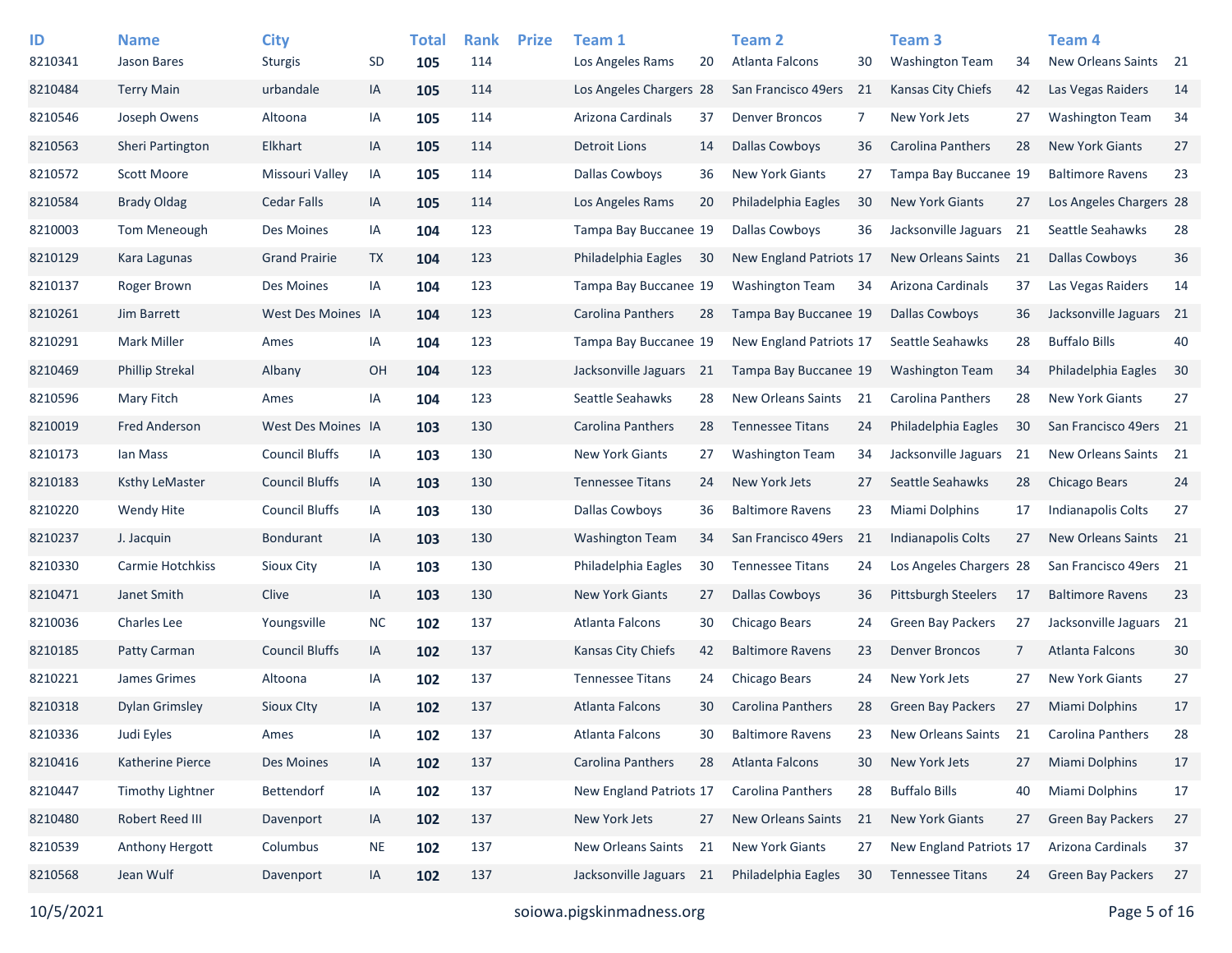| ID<br>8210587 | <b>Name</b><br>Sean Atwater | <b>City</b><br>West Burlington | IA        | <b>Total</b><br>102 | <b>Rank</b><br>137 | <b>Prize</b> | Team 1<br><b>Buffalo Bills</b> | 40             | <b>Team 2</b><br>Las Vegas Raiders | 14 | Team <sub>3</sub><br><b>Tennessee Titans</b> | 24 | Team <sub>4</sub><br>Chicago Bears | 24 |
|---------------|-----------------------------|--------------------------------|-----------|---------------------|--------------------|--------------|--------------------------------|----------------|------------------------------------|----|----------------------------------------------|----|------------------------------------|----|
| 8210024       | Eva Ames                    | Altoona                        | IA        | 101                 | 148                |              | <b>Cleveland Browns</b>        | 14             | <b>Indianapolis Colts</b>          | 27 | Chicago Bears                                | 24 | <b>Dallas Cowboys</b>              | 36 |
| 8210027       | John Lowe                   | <b>Pleasant Hill</b>           | IA        | 101                 | 148                |              | <b>New York Giants</b>         | 27             | New England Patriots 17            |    | <b>Washington Team</b>                       | 34 | <b>Baltimore Ravens</b>            | 23 |
| 8210049       | Dyaln Spurr                 | Norwalk                        | IA        | 101                 | 148                |              | Las Vegas Raiders              | 14             | <b>Green Bay Packers</b>           | 27 | <b>Buffalo Bills</b>                         | 40 | Los Angeles Rams                   | 20 |
| 8210216       | <b>Chad Meyers</b>          | Pacific Jet                    | IA        | 101                 | 148                |              | Atlanta Falcons                | 30             | <b>Pittsburgh Steelers</b>         | 17 | <b>Green Bay Packers</b>                     | 27 | <b>New York Giants</b>             | 27 |
| 8210332       | Carmie Hotchkiss            | Sioux City                     | IA        | 101                 | 148                |              | Las Vegas Raiders              | 14             | <b>Green Bay Packers</b>           | 27 | Los Angeles Rams                             | 20 | <b>Buffalo Bills</b>               | 40 |
| 8210441       | <b>Curtis Hollebrands</b>   | Clive                          | IA        | 101                 | 148                |              | Miami Dolphins                 | 17             | <b>Buffalo Bills</b>               | 40 | New England Patriots 17                      |    | <b>Green Bay Packers</b>           | 27 |
| 8210474       | Marcus Barkema              | Goodell                        | IA        | 101                 | 148                |              | <b>Pittsburgh Steelers</b>     | 17             | <b>Baltimore Ravens</b>            | 23 | <b>Green Bay Packers</b>                     | 27 | <b>Washington Team</b>             | 34 |
| 8210500       | Jill Popham                 | Denison                        | IA        | 101                 | 148                |              | New Orleans Saints             | 21             | Indianapolis Colts                 | 27 | <b>Baltimore Ravens</b>                      | 23 | Atlanta Falcons                    | 30 |
| 8210146       | <b>Rich Bader</b>           | Omaha                          | <b>NE</b> | 100                 | 156                |              | <b>Denver Broncos</b>          | $\overline{7}$ | Seattle Seahawks                   | 28 | <b>Kansas City Chiefs</b>                    | 42 | <b>Baltimore Ravens</b>            | 23 |
| 8210323       | Zac Croft                   | <b>Sioux City</b>              | IA        | 100                 | 156                |              | Cincinnati Bengals             | 24             | <b>Buffalo Bills</b>               | 40 | <b>Pittsburgh Steelers</b>                   | 17 | Tampa Bay Buccanee 19              |    |
| 8210457       | Janett Barrett              | <b>Rockwell City</b>           | IA        | 100                 | 156                |              | Atlanta Falcons                | 30             | <b>Baltimore Ravens</b>            | 23 | Philadelphia Eagles                          | 30 | New England Patriots 17            |    |
| 8210458       | Carissa Andermann           | <b>Cedar Falls</b>             | IA        | 100                 | 156                |              | Los Angeles Rams               | 20             | Jacksonville Jaguars               | 21 | Kansas City Chiefs                           | 42 | Pittsburgh Steelers                | 17 |
| 8210570       | Jean Wulf                   | Davenport                      | IA        | 100                 | 156                |              | Indianapolis Colts             | 27             | <b>Denver Broncos</b>              | 7  | Philadelphia Eagles                          | 30 | <b>Dallas Cowboys</b>              | 36 |
| 8210583       | <b>Brady Oldag</b>          | <b>Cedar Falls</b>             | IA        | 100                 | 156                |              | <b>Detroit Lions</b>           | 14             | <b>Buffalo Bills</b>               | 40 | Indianapolis Colts                           | 27 | Tampa Bay Buccanee 19              |    |
| 8210025       | <b>Randy Spurr</b>          | Norwalk                        | IA        | 99                  | 162                |              | <b>Baltimore Ravens</b>        | 23             | Carolina Panthers                  | 28 | New York Jets                                | 27 | San Francisco 49ers 21             |    |
| 8210034       | <b>Charles Lee</b>          | Youngsville                    | <b>NC</b> | 99                  | 162                |              | San Francisco 49ers            | 21             | Atlanta Falcons                    | 30 | <b>New Orleans Saints</b>                    | 21 | <b>Indianapolis Colts</b>          | 27 |
| 8210047       | Jan Spurr                   | Creston                        | IA        | 99                  | 162                |              | Los Angeles Rams               | 20             | Minnesota Vikings                  | 7  | Atlanta Falcons                              | 30 | Kansas City Chiefs                 | 42 |
| 8210048       | Jayson Spurr                | Norwalk                        | IA        | 99                  | 162                |              | Seattle Seahawks               | 28             | <b>Washington Team</b>             | 34 | Los Angeles Rams                             | 20 | Miami Dolphins                     | 17 |
| 8210104       | <b>Ethan Riley</b>          | Sioux City                     | IA        | 99                  | 162                |              | Carolina Panthers              | 28             | Chicago Bears                      | 24 | Atlanta Falcons                              | 30 | <b>Pittsburgh Steelers</b>         | 17 |
| 8210152       | <b>Bob Ostronic</b>         | Omaha                          | <b>NE</b> | 99                  | 162                |              | Chicago Bears                  | 24             | San Francisco 49ers                | 21 | New England Patriots 17                      |    | Arizona Cardinals                  | 37 |
| 8210196       | Mike Mittan                 | <b>Council Bluffs</b>          | IA        | 99                  | 162                |              | <b>New Orleans Saints</b>      | 21             | Los Angeles Chargers 28            |    | <b>Baltimore Ravens</b>                      | 23 | <b>New York Giants</b>             | 27 |
| 8210212       | <b>Bret Burns</b>           | Omaha                          | <b>NE</b> | 99                  | 162                |              | Seattle Seahawks               | 28             | <b>Green Bay Packers</b>           | 27 | New York Jets                                | 27 | New England Patriots 17            |    |
| 8210431       | John Santone                | Painesville                    | <b>OH</b> | 99                  | 162                |              | <b>Washington Team</b>         | 34             | <b>Cleveland Browns</b>            | 14 | Las Vegas Raiders                            | 14 | <b>Arizona Cardinals</b>           | 37 |
| 8210453       | James Strekal               | Lowgap                         | $\sf NC$  | 99                  | 162                |              | New Orleans Saints             | 21             | <b>Green Bay Packers</b>           | 27 | <b>Washington Team</b>                       | 34 | Pittsburgh Steelers                | 17 |
| 8210526       | Roy Fonza                   | Horseshoe Bend                 | AR        | 99                  | 162                |              | Green Bay Packers              | 27             | New York Giants                    | 27 | Carolina Panthers                            | 28 | New England Patriots 17            |    |
| 8210560       | <b>Chris Simmons</b>        | Fort Dodge                     | IA        | 99                  | 162                |              | Jacksonville Jaguars           | 21             | Pittsburgh Steelers                | 17 | Tampa Bay Buccanee 19                        |    | Kansas City Chiefs                 | 42 |
| 8210598       | Anthony Robinson            | <b>Kansas City</b>             | <b>MO</b> | 99                  | 162                |              | <b>Baltimore Ravens</b>        | 23             | New England Patriots 17            |    | Kansas City Chiefs                           | 42 | Miami Dolphins                     | 17 |
| 8210600       | Maureen Rozen               | Robins                         | IA        | 99                  | 162                |              | Philadelphia Eagles            | 30             | Seattle Seahawks                   | 28 | Las Vegas Raiders                            | 14 | <b>Indianapolis Colts</b>          | 27 |
| 8210116       | <b>Brent Eickholt</b>       | Sioux City                     | IA        | 98                  | 176                |              | Tampa Bay Buccanee 19          |                | Indianapolis Colts                 | 27 | Chicago Bears                                | 24 | Los Angeles Chargers 28            |    |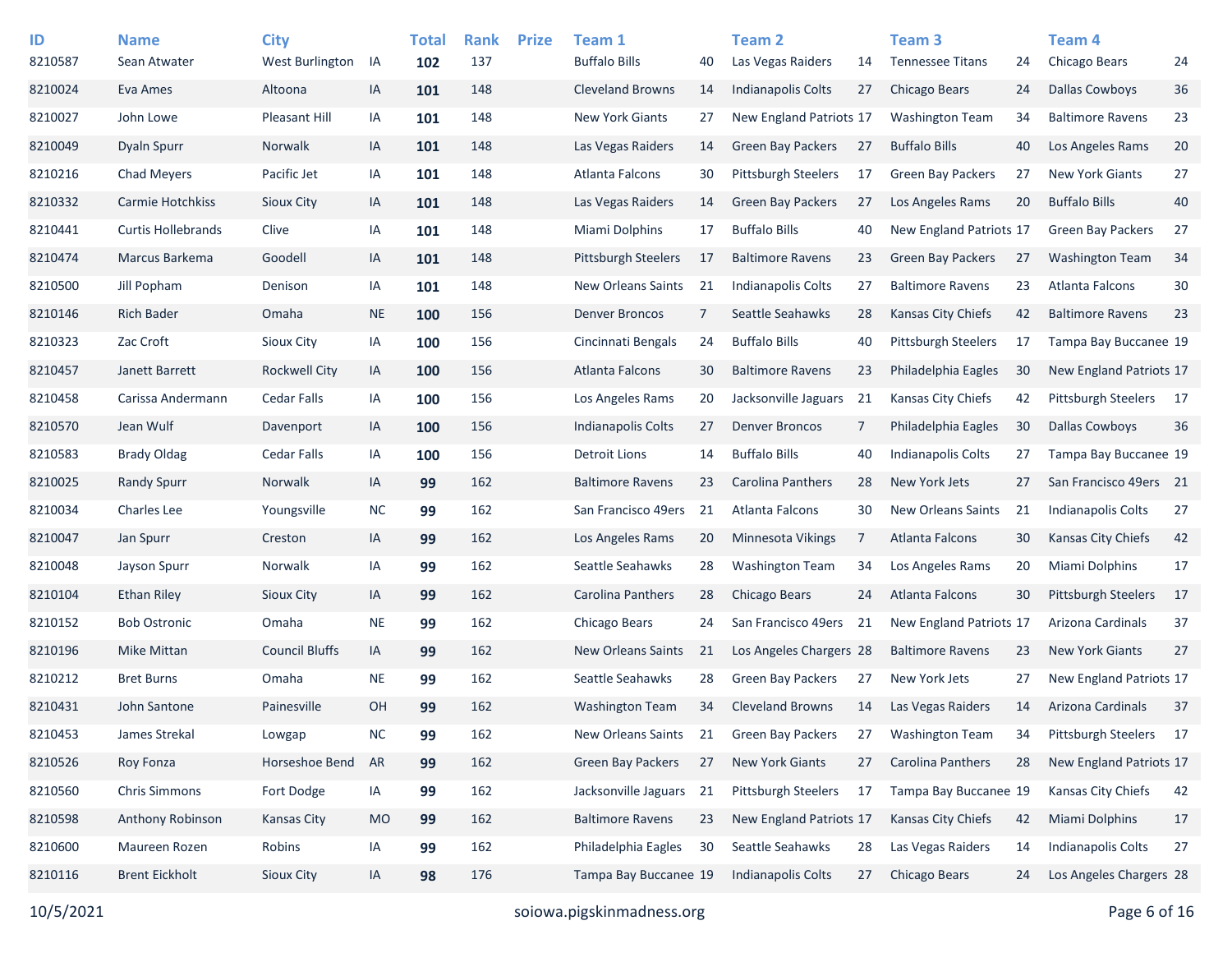| ID<br>8210133 | <b>Name</b><br>Norm Coates | <b>City</b><br>Moultonborough NH |           | <b>Total</b><br>98 | <b>Rank</b><br>176 | <b>Prize</b> | Team 1<br>Green Bay Packers | 27          | <b>Team 2</b><br>Las Vegas Raiders | 14          | Team <sub>3</sub><br><b>Buffalo Bills</b> | 40 | Team 4<br>Miami Dolphins   | 17          |
|---------------|----------------------------|----------------------------------|-----------|--------------------|--------------------|--------------|-----------------------------|-------------|------------------------------------|-------------|-------------------------------------------|----|----------------------------|-------------|
| 8210150       | Dennis Dudzik              | Omaha                            | <b>NE</b> | 98                 | 176                |              | Los Angeles Rams            | 20          | Chicago Bears                      | 24          | <b>New York Giants</b>                    | 27 | Indianapolis Colts         | 27          |
| 8210158       | <b>Greg Simons</b>         | Lo Vista                         | <b>NE</b> | 98                 | 176                |              | Dallas Cowboys              | 36          | Detroit Lions                      | 14          | <b>Indianapolis Colts</b>                 | 27 | San Francisco 49ers 21     |             |
| 8210340       | Donna Bares                | <b>Sturgis</b>                   | SD        | 98                 | 176                |              | <b>Kansas City Chiefs</b>   | 42          | Seattle Seahawks                   | 28          | <b>Minnesota Vikings</b>                  | 7  | San Francisco 49ers 21     |             |
| 8210345       | Jo Ellen Shonkwiler        | Estherville                      | IA        | 98                 | 176                |              | <b>New York Giants</b>      | 27          | <b>Green Bay Packers</b>           | 27          | New England Patriots 17                   |    | New York Jets              | 27          |
| 8210349       | <b>Becky Scherbring</b>    | Ankeny                           | IA        | 98                 | 176                |              | <b>Detroit Lions</b>        | 14          | Philadelphia Eagles                | 30          | <b>New York Giants</b>                    | 27 | <b>Green Bay Packers</b>   | 27          |
| 8210511       | Liane Long                 | Avoca                            | IA        | 98                 | 176                |              | Atlanta Falcons             | 30          | Chicago Bears                      | 24          | <b>New York Giants</b>                    | 27 | New England Patriots 17    |             |
| 8210514       | <b>Freddie Deeds</b>       | Williamsburg                     | IA        | 98                 | 176                |              | <b>Houston Texans</b>       | $\mathbf 0$ | Arizona Cardinals                  | 37          | <b>Buffalo Bills</b>                      | 40 | Jacksonville Jaguars 21    |             |
| 8210551       | <b>Matthew Lundquist</b>   | Clive                            | IA        | 98                 | 176                |              | Philadelphia Eagles         | 30          | Seattle Seahawks                   | 28          | Tampa Bay Buccanee 19                     |    | Jacksonville Jaguars 21    |             |
| 8210552       | <b>Matthew Lundquist</b>   | Clive                            | IA        | 98                 | 176                |              | <b>Tennessee Titans</b>     | 24          | Philadelphia Eagles                | 30          | Las Vegas Raiders                         | 14 | <b>Atlanta Falcons</b>     | 30          |
| 8210578       | John Larson                | Johnston                         | IA        | 98                 | 176                |              | <b>Washington Team</b>      | 34          | <b>Denver Broncos</b>              | 7           | Jacksonville Jaguars                      | 21 | <b>Dallas Cowboys</b>      | 36          |
| 8210135       | Sharane Brown              | Des Moines                       | IA        | 97                 | 188                |              | Kansas City Chiefs          | 42          | <b>Denver Broncos</b>              | 7           | <b>New Orleans Saints</b>                 | 21 | Indianapolis Colts         | 27          |
| 8210257       | <b>Brent Kock</b>          | West Des Moines IA               |           | 97                 | 188                |              | <b>Denver Broncos</b>       | 7           | <b>Green Bay Packers</b>           | 27          | Dallas Cowboys                            | 36 | <b>New York Giants</b>     | 27          |
| 8210468       | <b>Phillip Strekal</b>     | Albany                           | OH        | 97                 | 188                |              | Miami Dolphins              | 17          | Arizona Cardinals                  | 37          | <b>Dallas Cowboys</b>                     | 36 | Minnesota Vikings          | 7           |
| 8210542       | Steven Cole                | Altoona                          | IA        | 97                 | 188                |              | Cincinnati Bengals          | 24          | <b>Green Bay Packers</b>           | 27          | Tampa Bay Buccanee 19                     |    | <b>New York Giants</b>     | 27          |
| 8210543       | Elizabeth Beck             | Ames                             | IA        | 97                 | 188                |              | <b>Green Bay Packers</b>    | 27          | <b>Houston Texans</b>              | $\mathbf 0$ | <b>Dallas Cowboys</b>                     | 36 | <b>Washington Team</b>     | 34          |
| 8210577       | Darrell Conder             | Des Moines                       | IA        | 97                 | 188                |              | Seattle Seahawks            | 28          | <b>Houston Texans</b>              | 0           | <b>New York Giants</b>                    | 27 | Kansas City Chiefs         | 42          |
| 8210207       | Tom Weddem                 | Glendwood                        | IA        | 96                 | 194                |              | Tampa Bay Buccanee 19       |             | Cincinnati Bengals                 | 24          | Dallas Cowboys                            | 36 | New England Patriots 17    |             |
| 8210218       | Chris Hite                 | <b>Council Bluffs</b>            | IA        | 96                 | 194                |              | Los Angeles Chargers 28     |             | Atlanta Falcons                    | 30          | New Orleans Saints                        | 21 | <b>Pittsburgh Steelers</b> | 17          |
| 8210290       | Julie Kline                | <b>Boone</b>                     | IA        | 96                 | 194                |              | <b>Tennessee Titans</b>     | 24          | Seattle Seahawks                   | 28          | Miami Dolphins                            | 17 | Indianapolis Colts         | 27          |
| 8210316       | Sean Mendlik               | Sioux City                       | IA        | 96                 | 194                |              | Jacksonville Jaguars        | 21          | Carolina Panthers                  | 28          | New England Patriots 17                   |    | Philadelphia Eagles        | 30          |
| 8210331       | Carmie Hotchkiss           | Sioux City                       | IA        | 96                 | 194                |              | <b>Buffalo Bills</b>        | 40          | Carolina Panthers                  | 28          | Seattle Seahawks                          | 28 | <b>Houston Texans</b>      | $\mathbf 0$ |
| 8210333       | Carmie Hotchkiss           | Sioux City                       | IA        | 96                 | 194                |              | <b>Washington Team</b>      | 34          | <b>Cleveland Browns</b>            | 14          | San Francisco 49ers 21                    |    | <b>Green Bay Packers</b>   | 27          |
| 8210353       | <b>Carrie Heilig</b>       | Fremont                          | <b>NE</b> | 96                 | 194                |              | New York Jets               | 27          | <b>Pittsburgh Steelers</b>         | 17          | Los Angeles Chargers 28                   |    | <b>Tennessee Titans</b>    | 24          |
| 8210434       | <b>Benjmin Lacey</b>       | Ankeny                           | IA        | 96                 | 194                |              | <b>Washington Team</b>      | 34          | <b>Miami Dolphins</b>              | 17          | New England Patriots 17                   |    | Carolina Panthers          | 28          |
| 8210478       | Marcus Barkema             | Goodell                          | IA        | 96                 | 194                |              | New Orleans Saints          | 21          | Arizona Cardinals                  | 37          | <b>Detroit Lions</b>                      | 14 | <b>Tennessee Titans</b>    | 24          |
| 8210504       | Kevin Budde                | Long Grove                       | IA        | 96                 | 194                |              | Los Angeles Chargers 28     |             | Chicago Bears                      | 24          | Indianapolis Colts                        | 27 | Miami Dolphins             | 17          |
| 8210508       | Martin Benda               | Farley                           | IA        | 96                 | 194                |              | Pittsburgh Steelers         | 17          | Green Bay Packers                  | 27          | Cincinnati Bengals                        | 24 | Seattle Seahawks           | 28          |
| 8210532       | Catherine Luchte           | Colorado Springs                 | CO        | 96                 | 194                |              | Carolina Panthers           | 28          | Los Angeles Chargers 28            |             | <b>Baltimore Ravens</b>                   | 23 | <b>Pittsburgh Steelers</b> | 17          |
| 8210545       | Joseph Owens               | Altoona                          | IA        | 96                 | 194                |              | Minnesota Vikings           | 7           | Atlanta Falcons                    | 30          | Kansas City Chiefs                        | 42 | Miami Dolphins             | 17          |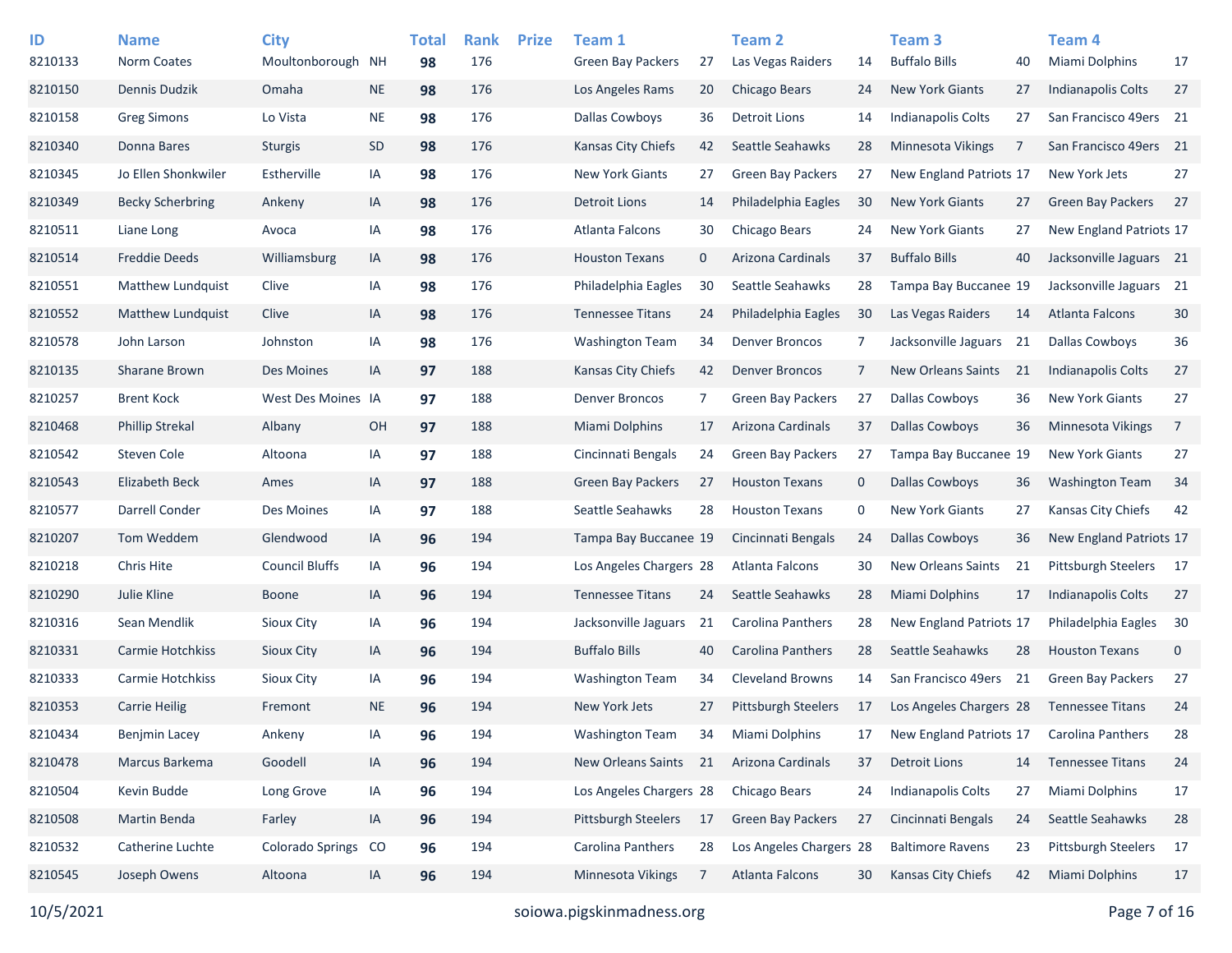| ID      | <b>Name</b>             | <b>City</b>            |           | <b>Total</b> | <b>Rank</b> | <b>Prize</b> | Team 1                     |    | <b>Team 2</b>              |    | Team <sub>3</sub>         |    | <b>Team 4</b>              |                 |
|---------|-------------------------|------------------------|-----------|--------------|-------------|--------------|----------------------------|----|----------------------------|----|---------------------------|----|----------------------------|-----------------|
| 8210079 | Deb Arneson             | Ames                   | ΙA        | 95           | 207         |              | Los Angeles Rams           | 20 | <b>Washington Team</b>     | 34 | Cincinnati Bengals        | 24 | <b>Pittsburgh Steelers</b> | 17              |
| 8210108 | Deb Heath               | Sioux City             | IA        | 95           | 207         |              | Atlanta Falcons            | 30 | Las Vegas Raiders          | 14 | Arizona Cardinals         | 37 | <b>Detroit Lions</b>       | 14              |
| 8210118 | Jeana Davis             | Sioux City             | NE        | 95           | 207         |              | Atlanta Falcons            | 30 | Miami Dolphins             | 17 | San Francisco 49ers       | 21 | New York Jets              | 27              |
| 8210166 | Max Goltl               | <b>Council Bluffs</b>  | IA        | 95           | 207         |              | <b>Cleveland Browns</b>    | 14 | <b>Buffalo Bills</b>       | 40 | Miami Dolphins            | 17 | <b>Chicago Bears</b>       | 24              |
| 8210197 | Dawn Brockman           | Carson                 | IA        | 95           | 207         |              | Atlanta Falcons            | 30 | San Francisco 49ers        | 21 | <b>Green Bay Packers</b>  | 27 | <b>Miami Dolphins</b>      | 17              |
| 8210252 | <b>Craig Weatherall</b> | West Des Moines IA     |           | 95           | 207         |              | Philadelphia Eagles        | 30 | Minnesota Vikings          | 7  | Arizona Cardinals         | 37 | Jacksonville Jaguars       | $\overline{21}$ |
| 8210269 | <b>Jody Hayes</b>       | West Des Moines IA     |           | 95           | 207         |              | San Francisco 49ers        | 21 | New York Jets              | 27 | Chicago Bears             | 24 | <b>Baltimore Ravens</b>    | 23              |
| 8210454 | Jody Erion              | Farley                 | IA        | 95           | 207         |              | New England Patriots 17    |    | Chicago Bears              | 24 | Indianapolis Colts        | 27 | New York Jets              | 27              |
| 8210463 | John Oler               | <b>ANKENY</b>          | IA        | 95           | 207         |              | Atlanta Falcons            | 30 | Jacksonville Jaguars       | 21 | <b>Green Bay Packers</b>  | 27 | New England Patriots 17    |                 |
| 8210524 | Jason Jones             | Epworth                | IA        | 95           | 207         |              | Tampa Bay Buccanee 19      |    | Kansas City Chiefs         | 42 | Los Angeles Rams          | 20 | Las Vegas Raiders          | 14              |
| 8210033 | <b>Charles Lee</b>      | Youngsville            | <b>NC</b> | 94           | 217         |              | New York Jets              | 27 | <b>Denver Broncos</b>      | 7  | <b>Baltimore Ravens</b>   | 23 | Arizona Cardinals          | 37              |
| 8210144 | Kyle Brown              | Des Moines             | IA        | 94           | 217         |              | Philadelphia Eagles        | 30 | Minnesota Vikings          | 7  | <b>New Orleans Saints</b> | 21 | <b>Dallas Cowboys</b>      | 36              |
| 8210162 | Lori Havck              | Omaha                  | <b>NE</b> | 94           | 217         |              | <b>Pittsburgh Steelers</b> | 17 | <b>Buffalo Bills</b>       | 40 | Philadelphia Eagles       | 30 | <b>Minnesota Vikings</b>   | 7               |
| 8210184 | Dorothy Kalar           | <b>Council Bluffs</b>  | IA        | 94           | 217         |              | Carolina Panthers          | 28 | New England Patriots 17    |    | Kansas City Chiefs        | 42 | <b>Denver Broncos</b>      | 7               |
| 8210222 | James Grimes            | Altoona                | IA        | 94           | 217         |              | <b>Baltimore Ravens</b>    | 23 | Detroit Lions              | 14 | <b>Buffalo Bills</b>      | 40 | Miami Dolphins             | 17              |
| 8210501 | <b>Cher Towey</b>       | Waukee                 | IA        | 94           | 217         |              | Dallas Cowboys             | 36 | Detroit Lions              | 14 | Miami Dolphins            | 17 | New York Jets              | 27              |
| 8210516 | Jeri Lyn Bares          | Oskaloosa              | IA        | 94           | 217         |              | Los Angeles Rams           | 20 | Philadelphia Eagles        | 30 | New York Jets             | 27 | Miami Dolphins             | 17              |
| 8210544 | Elizabeth Beck          | Ames                   | IA        | 94           | 217         |              | <b>Dallas Cowboys</b>      | 36 | <b>Denver Broncos</b>      | 7  | <b>Indianapolis Colts</b> | 27 | <b>Tennessee Titans</b>    | 24              |
| 8210554 | Lora Coffman            | Des Moines             | IA        | 94           | 217         |              | <b>New York Giants</b>     | 27 | Las Vegas Raiders          | 14 | New England Patriots 17   |    | <b>Dallas Cowboys</b>      | 36              |
| 8210566 | Chrystel Hatcher        | Ames                   | IA        | 94           | 217         |              | <b>New York Giants</b>     | 27 | <b>Denver Broncos</b>      | 7  | Atlanta Falcons           | 30 | Philadelphia Eagles        | 30              |
| 8210008 | Mike Wheatcraft         | <b>Windsor Heights</b> | IA        | 93           | 227         |              | Las Vegas Raiders          | 14 | <b>Washington Team</b>     | 34 | Miami Dolphins            | 17 | Carolina Panthers          | 28              |
| 8210032 | Jeff Klocko             | Norwalk                | IA        | 93           | 227         |              | <b>Green Bay Packers</b>   | 27 | <b>Pittsburgh Steelers</b> | 17 | <b>New Orleans Saints</b> | 21 | Los Angeles Chargers 28    |                 |
| 8210096 | <b>Michael Nichols</b>  | <b>Sioux City</b>      | IA        | 93           | 227         |              | Las Vegas Raiders          | 14 | <b>Green Bay Packers</b>   | 27 | <b>Tennessee Titans</b>   | 24 | <b>Carolina Panthers</b>   | 28              |
| 8210169 | Ken Goltl               | <b>Council Bluffs</b>  | IA        | 93           | 227         |              | <b>Carolina Panthers</b>   | 28 | San Francisco 49ers        | 21 | New England Patriots 17   |    | New York Jets              | 27              |
| 8210175 | Greg Schultz            | Glenwood               | IA        | 93           | 227         |              | Miami Dolphins             | 17 | Kansas City Chiefs         | 42 | <b>Denver Broncos</b>     | 7  | New York Jets              | 27              |
| 8210287 | Elizabeth Morse         | Ames                   | IA        | 93           | 227         |              | Los Angeles Rams           | 20 | Kansas City Chiefs         | 42 | Cincinnati Bengals        | 24 | <b>Denver Broncos</b>      | 7               |
| 8210300 | David Peterson          | Ames                   | IA        | 93           | 227         |              | Cincinnati Bengals         | 24 | New York Giants            | 27 | Carolina Panthers         | 28 | <b>Cleveland Browns</b>    | 14              |
| 8210351 | <b>Carrie Heilig</b>    | Fremont                | <b>NE</b> | 93           | 227         |              | Arizona Cardinals          | 37 | Los Angeles Chargers 28    |    | Minnesota Vikings         | 7  | New Orleans Saints         | 21              |
| 8210402 | <b>Bruce Hokel</b>      | Sioux City             | IA        | 93           | 227         |              | New England Patriots 17    |    | <b>Buffalo Bills</b>       | 40 | Tampa Bay Buccanee 19     |    | Miami Dolphins             | 17              |
| 8210408 | Stephanie Campbell      | <b>Chagrin Falls</b>   | OH        | 93           | 227         |              | <b>Washington Team</b>     | 34 | <b>Detroit Lions</b>       | 14 | Jacksonville Jaguars 21   |    | Chicago Bears              | 24              |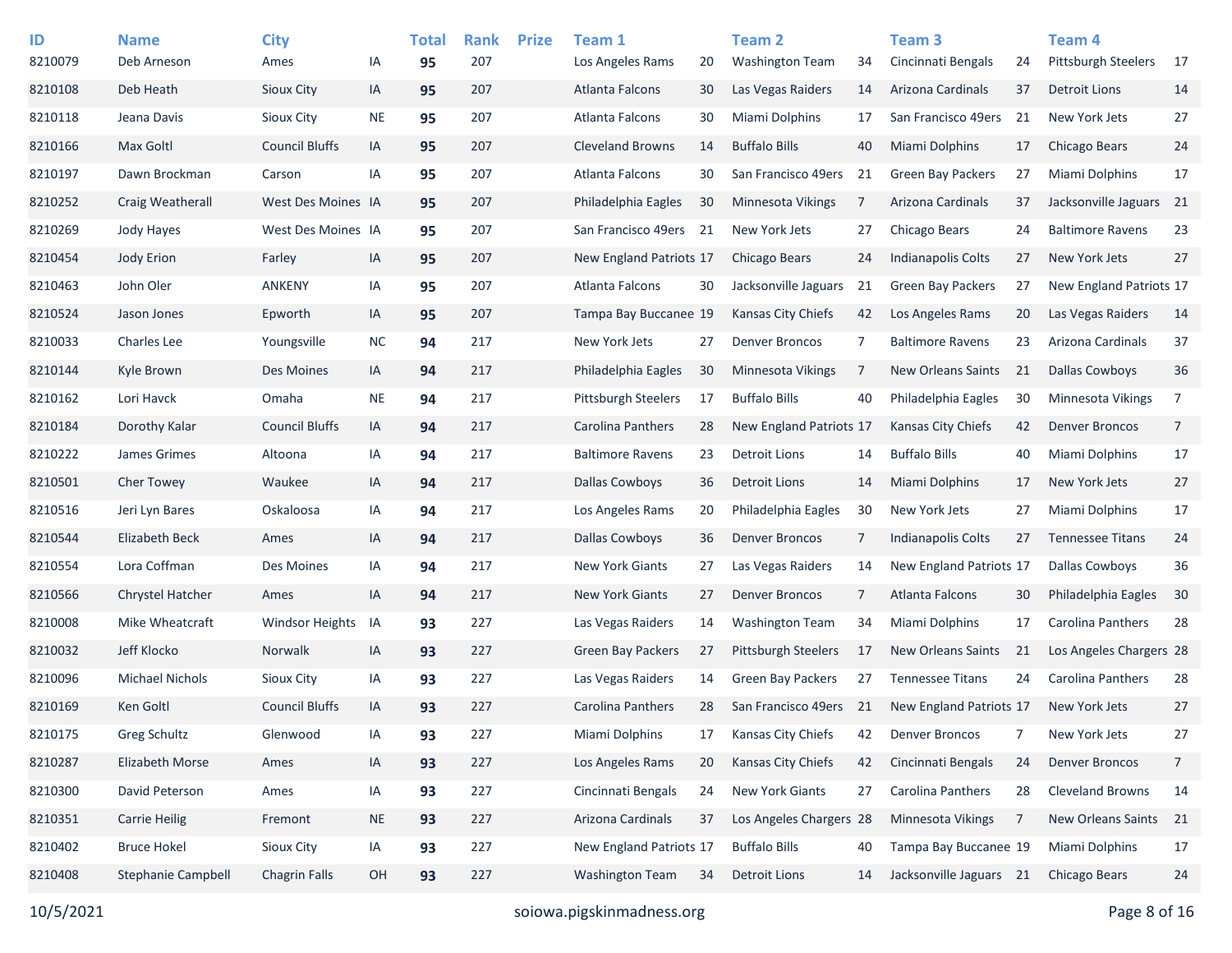| ID<br>8210420 | <b>Name</b><br>Royal McClannahan | <b>City</b><br>Modale | ΙA        | <b>Total</b><br>93 | <b>Rank</b><br>227 | <b>Prize</b> | Team 1<br><b>Cleveland Browns</b> | 14          | <b>Team 2</b><br>Miami Dolphins | 17 | Team <sub>3</sub><br><b>Carolina Panthers</b> | 28          | Team <sub>4</sub><br><b>Washington Team</b> | 34              |
|---------------|----------------------------------|-----------------------|-----------|--------------------|--------------------|--------------|-----------------------------------|-------------|---------------------------------|----|-----------------------------------------------|-------------|---------------------------------------------|-----------------|
| 8210435       | Suzanne Dittmer                  | Des Moines            | IA        | 93                 | 227                |              | Los Angeles Chargers 28           |             | Las Vegas Raiders               | 14 | Atlanta Falcons                               | 30          | <b>New Orleans Saints</b>                   | 21              |
| 8210521       | Loren Goettsch                   | Sioux City            | IA        | 93                 | 227                |              | Washington Team                   | 34          | San Francisco 49ers             | 21 | <b>Pittsburgh Steelers</b>                    | 17          | New Orleans Saints                          | 21              |
| 8210591       | Julie Strum                      | Ames                  | IA        | 93                 | 227                |              | <b>Pittsburgh Steelers</b>        | 17          | Detroit Lions                   | 14 | Kansas City Chiefs                            | 42          | Los Angeles Rams                            | 20              |
| 8210013       | Michael Moore                    | West Des Moines IA    |           | 92                 | 241                |              | Los Angeles Chargers 28           |             | New England Patriots 17         |    | <b>Green Bay Packers</b>                      | 27          | Los Angeles Rams                            | 20              |
| 8210021       | <b>Ron Spurr</b>                 | Creston               | IA        | 92                 | 241                |              | Las Vegas Raiders                 | 14          | Atlanta Falcons                 | 30 | <b>Tennessee Titans</b>                       | 24          | Cincinnati Bengals                          | 24              |
| 8210078       | Melissa Cruise                   | Ames                  | IA        | 92                 | 241                |              | Carolina Panthers                 | 28          | New England Patriots 17         |    | Los Angeles Rams                              | 20          | New York Jets                               | 27              |
| 8210177       | <b>Scott Milner</b>              | <b>Council Bluffs</b> | IA        | 92                 | 241                |              | Indianapolis Colts                | 27          | <b>Washington Team</b>          | 34 | Las Vegas Raiders                             | 14          | <b>Miami Dolphins</b>                       | 17              |
| 8210324       | <b>Brad Echter</b>               | Sgt. Bluffs           | IA        | 92                 | 241                |              | Cincinnati Bengals                | 24          | New York Jets                   | 27 | <b>Green Bay Packers</b>                      | 27          | <b>Cleveland Browns</b>                     | 14              |
| 8210405       | Stephanie Campbell               | <b>Chagrin Falls</b>  | OH        | 92                 | 241                |              | Philadelphia Eagles               | 30          | <b>Detroit Lions</b>            | 14 | San Francisco 49ers                           | 21          | <b>Green Bay Packers</b>                    | 27              |
| 8210451       | James Strekal                    | Lowgap                | <b>NC</b> | 92                 | 241                |              | New York Giants                   | 27          | Indianapolis Colts              | 27 | Las Vegas Raiders                             | 14          | Cincinnati Bengals                          | 24              |
| 8210459       | Amanda Sipple                    | Omaha                 | <b>NE</b> | 92                 | 241                |              | <b>New Orleans Saints</b>         | 21          | <b>Buffalo Bills</b>            | 40 | <b>Miami Dolphins</b>                         | 17          | Las Vegas Raiders                           | 14              |
| 8210491       | Rebecca Rader                    | Moville               | IA        | 92                 | 241                |              | Las Vegas Raiders                 | 14          | <b>Washington Team</b>          | 34 | New England Patriots 17                       |             | New York Jets                               | 27              |
| 8210533       | Catherine Luchte                 | Colorado Springs      | CO        | 92                 | 241                |              | <b>Houston Texans</b>             | $\mathbf 0$ | <b>Buffalo Bills</b>            | 40 | <b>Tennessee Titans</b>                       | 24          | Seattle Seahawks                            | 28              |
| 8210541       | Raymond Strekal                  | PERRY                 | IA        | 92                 | 241                |              | <b>Green Bay Packers</b>          | 27          | Detroit Lions                   | 14 | Cincinnati Bengals                            | 24          | New York Jets                               | 27              |
| 8210559       | <b>Chris Simmons</b>             | Fort Dodge            | IA        | 92                 | 241                |              | New York Jets                     | 27          | <b>Cleveland Browns</b>         | 14 | Seattle Seahawks                              | 28          | <b>Baltimore Ravens</b>                     | 23              |
| 8210573       | Scott Moore                      | Missouri Valley       | IA        | 92                 | 241                |              | <b>New Orleans Saints</b>         | 21          | Arizona Cardinals               | 37 | <b>Pittsburgh Steelers</b>                    | 17          | Miami Dolphins                              | 17              |
| 8210585       | Jason Gold                       | Dallas City           | IL.       | 92                 | 241                |              | <b>Pittsburgh Steelers</b>        | 17          | New York Jets                   | 27 | <b>New York Giants</b>                        | 27          | San Francisco 49ers                         | $\overline{21}$ |
| 8210223       | James Grimes                     | Altoona               | IA        | 91                 | 255                |              | Atlanta Falcons                   | 30          | <b>Pittsburgh Steelers</b>      | 17 | New York Jets                                 | 27          | Miami Dolphins                              | 17              |
| 8210320       | <b>Brian Clausen</b>             | Sioux City            | IA        | 91                 | 255                |              | New England Patriots 17           |             | Philadelphia Eagles             | 30 | Los Angeles Rams                              | 20          | Cincinnati Bengals                          | 24              |
| 8210328       | Clatyon Fjerstad                 | Lytton                | IA        | 91                 | 255                |              | Carolina Panthers                 | 28          | <b>Cleveland Browns</b>         | 14 | Philadelphia Eagles                           | 30          | Tampa Bay Buccanee 19                       |                 |
| 8210464       | Deanne Schieltz                  | Peosta                | IA        | 91                 | 255                |              | Philadelphia Eagles               | 30          | <b>Washington Team</b>          | 34 | <b>Houston Texans</b>                         | $\mathbf 0$ | <b>New York Giants</b>                      | 27              |
| 8210506       | Carley Fransworth                | Des Moines            | IA        | 91                 | 255                |              | San Francisco 49ers               | 21          | <b>Houston Texans</b>           | 0  | Seattle Seahawks                              | 28          | Kansas City Chiefs                          | 42              |
| 8210589       | Glenda Cogley                    | Grimes                | IA        | 91                 | 255                |              | Chicago Bears                     | 24          | Philadelphia Eagles             | 30 | Las Vegas Raiders                             | 14          | <b>Baltimore Ravens</b>                     | 23              |
| 8210002       | Kim Beisser                      | West Des Moines IA    |           | 90                 | 261                |              | New England Patriots 17           |             | <b>Carolina Panthers</b>        | 28 | <b>Pittsburgh Steelers</b>                    | 17          | Seattle Seahawks                            | 28              |
| 8210072       | Steve Bock                       | Ames                  | IA        | 90                 | 261                |              | Los Angeles Chargers 28           |             | <b>Detroit Lions</b>            | 14 | Carolina Panthers                             | 28          | Los Angeles Rams                            | 20              |
| 8210084       | Kurt Kruger                      | Ames                  | IA        | 90                 | 261                |              | <b>Denver Broncos</b>             | 7           | <b>Dallas Cowboys</b>           | 36 | <b>Buffalo Bills</b>                          | 40          | <b>Minnesota Vikings</b>                    | -7              |
| 8210091       | Shari Berends                    | Roland                | IA        | 90                 | 261                |              | Seattle Seahawks                  | 28          | <b>Indianapolis Colts</b>       | 27 | <b>New Orleans Saints</b>                     | 21          | Las Vegas Raiders                           | 14              |
| 8210179       | Andrew Simonsen                  | Underwood             | IA        | 90                 | 261                |              | San Francisco 49ers               | 21          | <b>Detroit Lions</b>            | 14 | <b>New York Giants</b>                        | 27          | Los Angeles Chargers 28                     |                 |
| 8210226       | <b>Melanie Devine</b>            | Des Moines            | IA        | 90                 | 261                |              | <b>Cleveland Browns</b>           | 14          | New York Jets                   | 27 | Seattle Seahawks                              | 28          | New Orleans Saints 21                       |                 |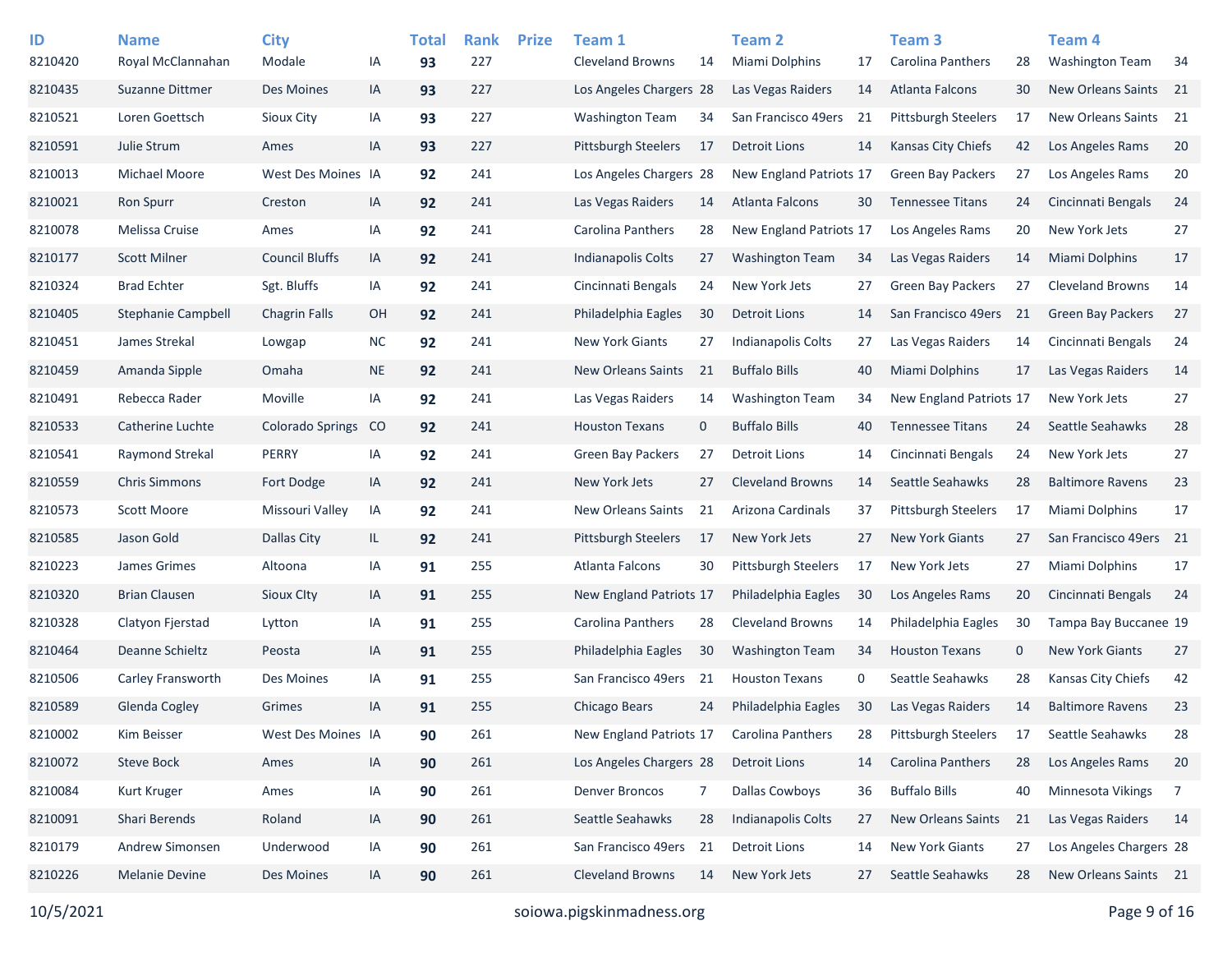| ID<br>8210409 | <b>Name</b><br><b>Michael Gittings</b> | <b>City</b><br>Lomax | IL.       | <b>Total</b><br>90 | <b>Rank</b><br>261 | <b>Prize</b> | Team 1<br>New England Patriots 17 |                | <b>Team 2</b><br><b>Denver Broncos</b> | 7  | Team <sub>3</sub><br>Kansas City Chiefs | 42          | Team <sub>4</sub><br>Chicago Bears | 24              |
|---------------|----------------------------------------|----------------------|-----------|--------------------|--------------------|--------------|-----------------------------------|----------------|----------------------------------------|----|-----------------------------------------|-------------|------------------------------------|-----------------|
| 8210485       | <b>Terry Main</b>                      | urbandale            | IA        | 90                 | 261                |              | Carolina Panthers                 | 28             | Cincinnati Bengals                     | 24 | <b>New Orleans Saints</b>               | 21          | New England Patriots 17            |                 |
| 8210558       | <b>Austin Myers</b>                    | Adel                 | IA        | 90                 | 261                |              | San Francisco 49ers               | 21             | Detroit Lions                          | 14 | Seattle Seahawks                        | 28          | New York Jets                      | 27              |
| 8210001       | Dennis Christensen                     | West Des Moines IA   |           | 89                 | 270                |              | Indianapolis Colts                | 27             | <b>Pittsburgh Steelers</b>             | 17 | Chicago Bears                           | 24          | San Francisco 49ers                | 21              |
| 8210099       | <b>Austin Miller</b>                   | Elkpoint             | <b>SD</b> | 89                 | 270                |              | <b>Cleveland Browns</b>           | 14             | New Orleans Saints                     | 21 | <b>New York Giants</b>                  | 27          | New York Jets                      | 27              |
| 8210326       | Debi Tilson                            | Plattsmouth          | <b>NE</b> | 89                 | 270                |              | New York Jets                     | 27             | <b>Cleveland Browns</b>                | 14 | Jacksonville Jaguars                    | 21          | <b>Green Bay Packers</b>           | 27              |
| 8210348       | <b>Becky Scherbring</b>                | Ankeny               | IA        | 89                 | 270                |              | <b>Pittsburgh Steelers</b>        | 17             | Arizona Cardinals                      | 37 | Carolina Panthers                       | 28          | <b>Denver Broncos</b>              | 7               |
| 8210442       | <b>Curtis Hollebrands</b>              | Clive                | IA        | 89                 | 270                |              | <b>Pittsburgh Steelers</b>        | 17             | Seattle Seahawks                       | 28 | New England Patriots 17                 |             | New York Jets                      | 27              |
| 8210446       | <b>Timothy Lightner</b>                | Bettendorf           | IA        | 89                 | 270                |              | Chicago Bears                     | 24             | <b>Detroit Lions</b>                   | 14 | <b>Miami Dolphins</b>                   | 17          | <b>Washington Team</b>             | 34              |
| 8210529       | Catherine Luchte                       | Colorado Springs     | CO        | 89                 | 270                |              | Seattle Seahawks                  | 28             | <b>Cleveland Browns</b>                | 14 | Philadelphia Eagles                     | 30          | Pittsburgh Steelers                | 17              |
| 8210354       | <b>Bob Hall</b>                        | Shell Lake           | WI        | 88                 | 277                |              | <b>New Orleans Saints</b>         | 21             | <b>Baltimore Ravens</b>                | 23 | New York Jets                           | 27          | <b>Miami Dolphins</b>              | 17              |
| 8210523       | Adam Long                              | Avoca                | IA        | 88                 | 277                |              | Indianapolis Colts                | 27             | <b>Buffalo Bills</b>                   | 40 | <b>Houston Texans</b>                   | $\mathbf 0$ | San Francisco 49ers                | $\overline{21}$ |
| 8210576       | Colleen Boyle                          | Chestnut Hill        | MA        | 88                 | 277                |              | <b>Cleveland Browns</b>           | 14             | Cincinnati Bengals                     | 24 | Las Vegas Raiders                       | 14          | <b>Dallas Cowboys</b>              | 36              |
| 8210588       | Glenda Cogley                          | Grimes               | IA        | 88                 | 277                |              | <b>New York Giants</b>            | 27             | Pittsburgh Steelers                    | 17 | Indianapolis Colts                      | 27          | <b>Miami Dolphins</b>              | 17              |
| 8210594       | <b>Richard Fitch</b>                   | Ames                 | IA        | 88                 | 277                |              | Minnesota Vikings                 | 7              | Atlanta Falcons                        | 30 | <b>Baltimore Ravens</b>                 | 23          | Los Angeles Chargers 28            |                 |
| 8210016       | John Eldred                            | West Des Moines IA   |           | 87                 | 282                |              | Minnesota Vikings                 | 7              | <b>Dallas Cowboys</b>                  | 36 | Miami Dolphins                          | 17          | <b>Indianapolis Colts</b>          | 27              |
| 8210038       | <b>Troy Vroegh</b>                     | Norwalk              | IA        | 87                 | 282                |              | Dallas Cowboys                    | 36             | New England Patriots 17                |    | <b>Cleveland Browns</b>                 | 14          | Los Angeles Rams                   | 20              |
| 8210263       | Chris Morgan                           | West Des Moines IA   |           | 87                 | 282                |              | <b>Denver Broncos</b>             | $\overline{7}$ | <b>New York Giants</b>                 | 27 | <b>Dallas Cowboys</b>                   | 36          | New England Patriots 17            |                 |
| 8210411       | Mary F Rogowicki                       | Tuckahoe             | <b>NY</b> | 87                 | 282                |              | Atlanta Falcons                   | 30             | <b>New York Giants</b>                 | 27 | <b>Baltimore Ravens</b>                 | 23          | <b>Denver Broncos</b>              | 7               |
| 8210418       | Don Lewis                              | Ankeny               | IA        | 87                 | 282                |              | <b>Houston Texans</b>             | $\mathbf 0$    | <b>New York Giants</b>                 | 27 | <b>Dallas Cowboys</b>                   | 36          | Chicago Bears                      | 24              |
| 8210517       | Jeri Lyn Bares                         | Oskaloosa            | IA        | 87                 | 282                |              | Tampa Bay Buccanee 19             |                | New York Jets                          | 27 | Indianapolis Colts                      | 27          | <b>Detroit Lions</b>               | 14              |
| 8210520       | Jason Pleggenkuhle                     | Adel                 | IA        | 87                 | 282                |              | <b>Minnesota Vikings</b>          | 7              | Jacksonville Jaguars                   | 21 | Tampa Bay Buccanee 19                   |             | <b>Buffalo Bills</b>               | 40              |
| 8210602       | Maureen Rozen                          | Robins               | IA        | 87                 | 282                |              | Miami Dolphins                    | 17             | Green Bay Packers                      | 27 | Tampa Bay Buccanee 19                   |             | Cincinnati Bengals                 | 24              |
| 8210608       | Jen Sheehan                            | Clarion              | IA        | 87                 | 282                |              | Tampa Bay Buccanee 19             |                | <b>Washington Team</b>                 | 34 | <b>Indianapolis Colts</b>               | 27          | <b>Minnesota Vikings</b>           | $\overline{7}$  |
| 8210012       | Tom Temple                             | urbandale            | IA        | 86                 | 291                |              | Seattle Seahawks                  | 28             | <b>New York Giants</b>                 | 27 | Minnesota Vikings                       | 7           | <b>Tennessee Titans</b>            | 24              |
| 8210098       | Shannon Larson                         | Sioux City           | IA        | 86                 | 291                |              | <b>Houston Texans</b>             | $\mathbf 0$    | Indianapolis Colts                     | 27 | Tampa Bay Buccanee 19                   |             | <b>Buffalo Bills</b>               | 40              |
| 8210111       | Anthony Fitch                          | Sioux City           | IA        | 86                 | 291                |              | <b>Pittsburgh Steelers</b>        | 17             | Cincinnati Bengals                     | 24 | <b>Tennessee Titans</b>                 | 24          | New Orleans Saints 21              |                 |
| 8210292       | Mark Miller                            | Ames                 | IA        | 86                 | 291                |              | Green Bay Packers                 | 27             | San Francisco 49ers                    | 21 | <b>New Orleans Saints</b>               | 21          | New England Patriots 17            |                 |
| 8210339       | James Bares                            | <b>Sturgis</b>       | SD        | 86                 | 291                |              | <b>Denver Broncos</b>             | $\overline{7}$ | Jacksonville Jaguars 21                |    | <b>Tennessee Titans</b>                 | 24          | <b>Washington Team</b>             | 34              |
| 8210448       | <b>Bruce Barnett</b>                   | Waterloo             | IA        | 86                 | 291                |              | New York Giants                   | 27             | Kansas City Chiefs                     | 42 | Pittsburgh Steelers                     | 17          | <b>Houston Texans</b>              | 0               |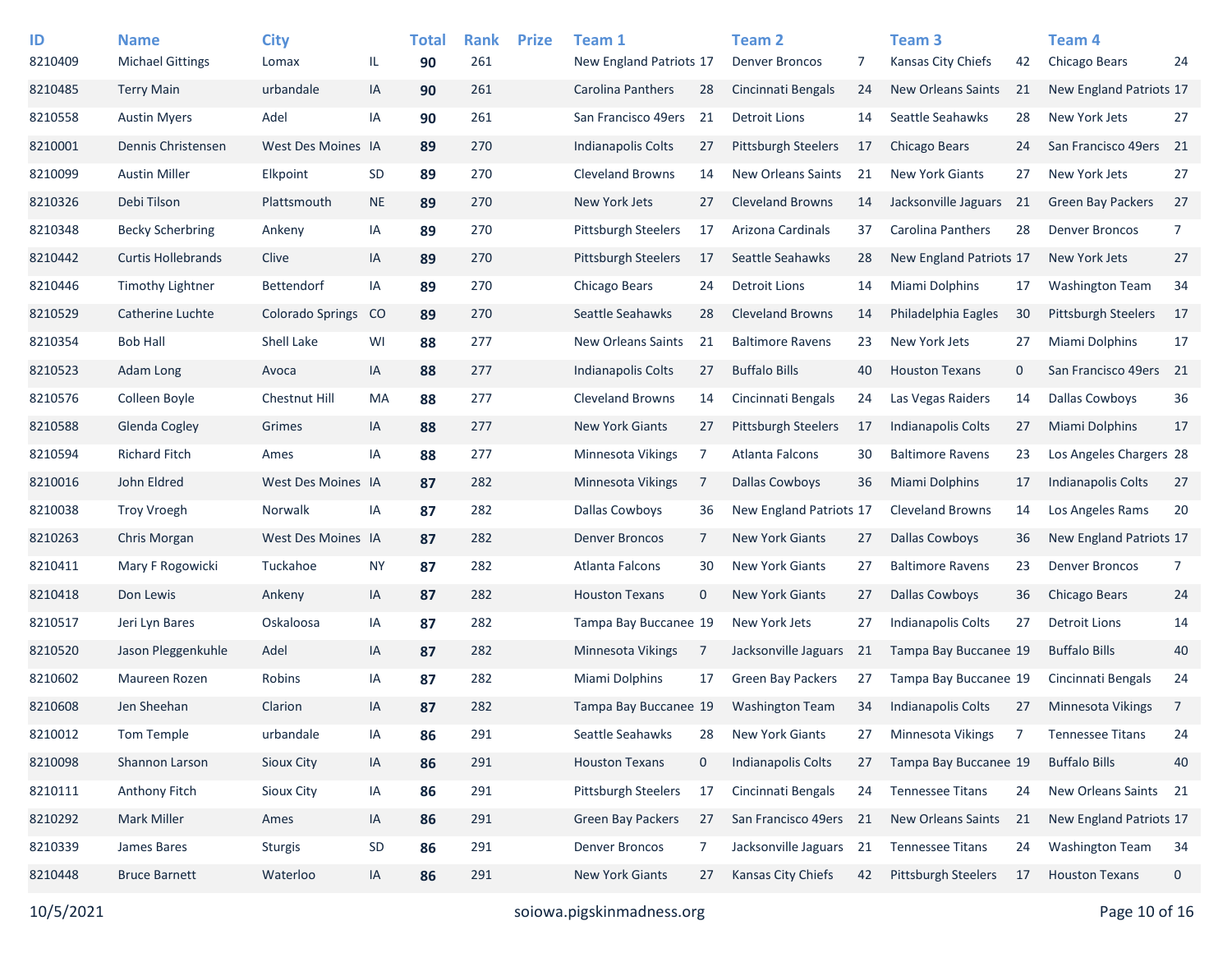| ID      | <b>Name</b>           | <b>City</b>           |           | <b>Total</b> | <b>Rank</b> | <b>Prize</b> | Team 1                    |                | Team <sub>2</sub>          |    | Team <sub>3</sub>          |    | Team 4                  |                 |
|---------|-----------------------|-----------------------|-----------|--------------|-------------|--------------|---------------------------|----------------|----------------------------|----|----------------------------|----|-------------------------|-----------------|
| 8210473 | Steven Mickelson      | West Des Moines IA    |           | 86           | 291         |              | <b>Tennessee Titans</b>   | 24             | <b>Pittsburgh Steelers</b> | 17 | Jacksonville Jaguars       | 21 | Cincinnati Bengals      | 24              |
| 8210493 | <b>Chris Wahlert</b>  | Peosta                | IA        | 86           | 291         |              | Jacksonville Jaguars      | 21             | <b>Houston Texans</b>      | 0  | Seattle Seahawks           | 28 | Arizona Cardinals       | 37              |
| 8210525 | Randall Leventhal     | Waukee                | IA        | 86           | 291         |              | <b>Minnesota Vikings</b>  | 7              | <b>Washington Team</b>     | 34 | Miami Dolphins             | 17 | Carolina Panthers       | 28              |
| 8210555 | Alex Taylor           | Ankeny                | IA        | 86           | 291         |              | Minnesota Vikings         | 7              | Philadelphia Eagles        | 30 | Jacksonville Jaguars       | 21 | Los Angeles Chargers 28 |                 |
| 8210007 | <b>Floyd Constant</b> | West Des Moines IA    |           | 85           | 301         |              | San Francisco 49ers       | 21             | Atlanta Falcons            | 30 | <b>Houston Texans</b>      | 0  | <b>Washington Team</b>  | 34              |
| 8210191 | <b>Greg Casey</b>     | Treynor               | IA        | 85           | 301         |              | <b>Dallas Cowboys</b>     | 36             | <b>Baltimore Ravens</b>    | 23 | <b>Denver Broncos</b>      | 7  | Tampa Bay Buccanee 19   |                 |
| 8210199 | Jean Hern             | <b>Council Bluffs</b> | IA        | 85           | 301         |              | <b>Baltimore Ravens</b>   | 23             | Miami Dolphins             | 17 | Jacksonville Jaguars       | 21 | <b>Tennessee Titans</b> | 24              |
| 8210206 | Tom Weddem            | Glendwood             | IA        | 85           | 301         |              | Las Vegas Raiders         | 14             | <b>Cleveland Browns</b>    | 14 | <b>Baltimore Ravens</b>    | 23 | <b>Washington Team</b>  | 34              |
| 8210215 | <b>Tony Peterson</b>  | <b>Council Bluffs</b> | IA        | 85           | 301         |              | Cincinnati Bengals        | 24             | <b>Denver Broncos</b>      | 7  | Atlanta Falcons            | 30 | Chicago Bears           | 24              |
| 8210312 | Alicia Sanders Jr     | Lawton                | IA        | 85           | 301         |              | <b>New Orleans Saints</b> | 21             | <b>Pittsburgh Steelers</b> | 17 | <b>New York Giants</b>     | 27 | Los Angeles Rams        | 20              |
| 8210419 | Jenna Biegger         | Polk City             | IA        | 85           | 301         |              | <b>Minnesota Vikings</b>  | 7              | New York Jets              | 27 | Los Angeles Chargers 28    |    | <b>Baltimore Ravens</b> | 23              |
| 8210593 | Jenna Fitch           | Gilbert               | IA        | 85           | 301         |              | Chicago Bears             | 24             | Cincinnati Bengals         | 24 | Philadelphia Eagles        | 30 | <b>Denver Broncos</b>   | $\overline{7}$  |
| 8210262 | Nate Ladwig           | West Des Moines IA    |           | 84           | 309         |              | <b>Houston Texans</b>     | 0              | Los Angeles Rams           | 20 | Cincinnati Bengals         | 24 | <b>Buffalo Bills</b>    | 40              |
| 8210275 | <b>Blake Leonard</b>  | Stuart                | IA        | 84           | 309         |              | <b>Houston Texans</b>     | $\mathbf 0$    | Kansas City Chiefs         | 42 | Seattle Seahawks           | 28 | <b>Cleveland Browns</b> | 14              |
| 8210347 | Lisa Keller           | Ankeny                | IA        | 84           | 309         |              | Los Angeles Rams          | 20             | <b>Denver Broncos</b>      | 7  | Philadelphia Eagles        | 30 | <b>New York Giants</b>  | 27              |
| 8210413 | Rhonda Ellis          | Lederach              | PA        | 84           | 309         |              | <b>Denver Broncos</b>     | $\overline{7}$ | <b>Green Bay Packers</b>   | 27 | <b>Baltimore Ravens</b>    | 23 | New York Jets           | 27              |
| 8210438 | Joseph Rose           | <b>LOHRVILLE</b>      | IA        | 84           | 309         |              | Miami Dolphins            | 17             | Philadelphia Eagles        | 30 | <b>Detroit Lions</b>       | 14 | <b>Baltimore Ravens</b> | 23              |
| 8210450 | James Strekal         | Lowgap                | <b>NC</b> | 84           | 309         |              | <b>Denver Broncos</b>     | $\overline{7}$ | <b>New Orleans Saints</b>  | 21 | Seattle Seahawks           | 28 | Los Angeles Chargers 28 |                 |
| 8210597 | <b>Nick Fitch</b>     | Ames                  | IA        | 84           | 309         |              | <b>Baltimore Ravens</b>   | 23             | <b>Houston Texans</b>      | 0  | Cincinnati Bengals         | 24 | Arizona Cardinals       | 37              |
| 8210017 | Debby Eldred          | West Des Moines IA    |           | 83           | 316         |              | <b>Tennessee Titans</b>   | 24             | New England Patriots 17    |    | Jacksonville Jaguars       | 21 | San Francisco 49ers     | $\overline{21}$ |
| 8210022 | <b>Rick Spurr</b>     | Atlantic              | IA        | 83           | 316         |              | <b>New Orleans Saints</b> | 21             | <b>Cleveland Browns</b>    | 14 | San Francisco 49ers 21     |    | New York Jets           | 27              |
| 8210350 | <b>Terry Knapp</b>    | Harlan                | IA        | 83           | 316         |              | Chicago Bears             | 24             | New England Patriots 17    |    | Los Angeles Chargers 28    |    | <b>Detroit Lions</b>    | 14              |
| 8210075 | Alex Vershaw          | Ames                  | IA        | 82           | 319         |              | <b>Cleveland Browns</b>   | 14             | <b>Baltimore Ravens</b>    | 23 | <b>Carolina Panthers</b>   | 28 | <b>Miami Dolphins</b>   | 17              |
| 8210314 | Eric Carlson          | Sgt. Bluffs           | IA        | 82           | 319         |              | Atlanta Falcons           | 30             | Detroit Lions              | 14 | Jacksonville Jaguars 21    |    | New England Patriots 17 |                 |
| 8210317 | <b>Chris Thomas</b>   | Sioux City            | IA        | 82           | 319         |              | New Orleans Saints        | 21             | <b>Baltimore Ravens</b>    | 23 | <b>Pittsburgh Steelers</b> | 17 | Jacksonville Jaguars 21 |                 |
| 8210329 | Clatyon Fjerstad      | Lytton                | IA        | 82           | 319         |              | Los Angeles Rams          | 20             | Jacksonville Jaguars 21    |    | Miami Dolphins             | 17 | Chicago Bears           | 24              |
| 8210334 | Carmie Hotchkiss      | Sioux City            | IA        | 82           | 319         |              | <b>Detroit Lions</b>      | 14             | Green Bay Packers          | 27 | Los Angeles Rams           | 20 | Jacksonville Jaguars 21 |                 |
| 8210338 | Judi Eyles            | Ames                  | IA        | 82           | 319         |              | <b>Cleveland Browns</b>   | 14             | <b>Baltimore Ravens</b>    | 23 | Los Angeles Chargers 28    |    | Miami Dolphins          | 17              |
| 8210452 | James Strekal         | Lowgap                | NC        | 82           | 319         |              | New Orleans Saints        | 21             | Tampa Bay Buccanee 19      |    | Cleveland Browns           | 14 | Seattle Seahawks        | 28              |
| 8210494 | Chris Wahlert         | Peosta                | IA        | 82           | 319         |              | Los Angeles Chargers 28   |                | <b>Miami Dolphins</b>      | 17 | Philadelphia Eagles        | 30 | Minnesota Vikings       | 7               |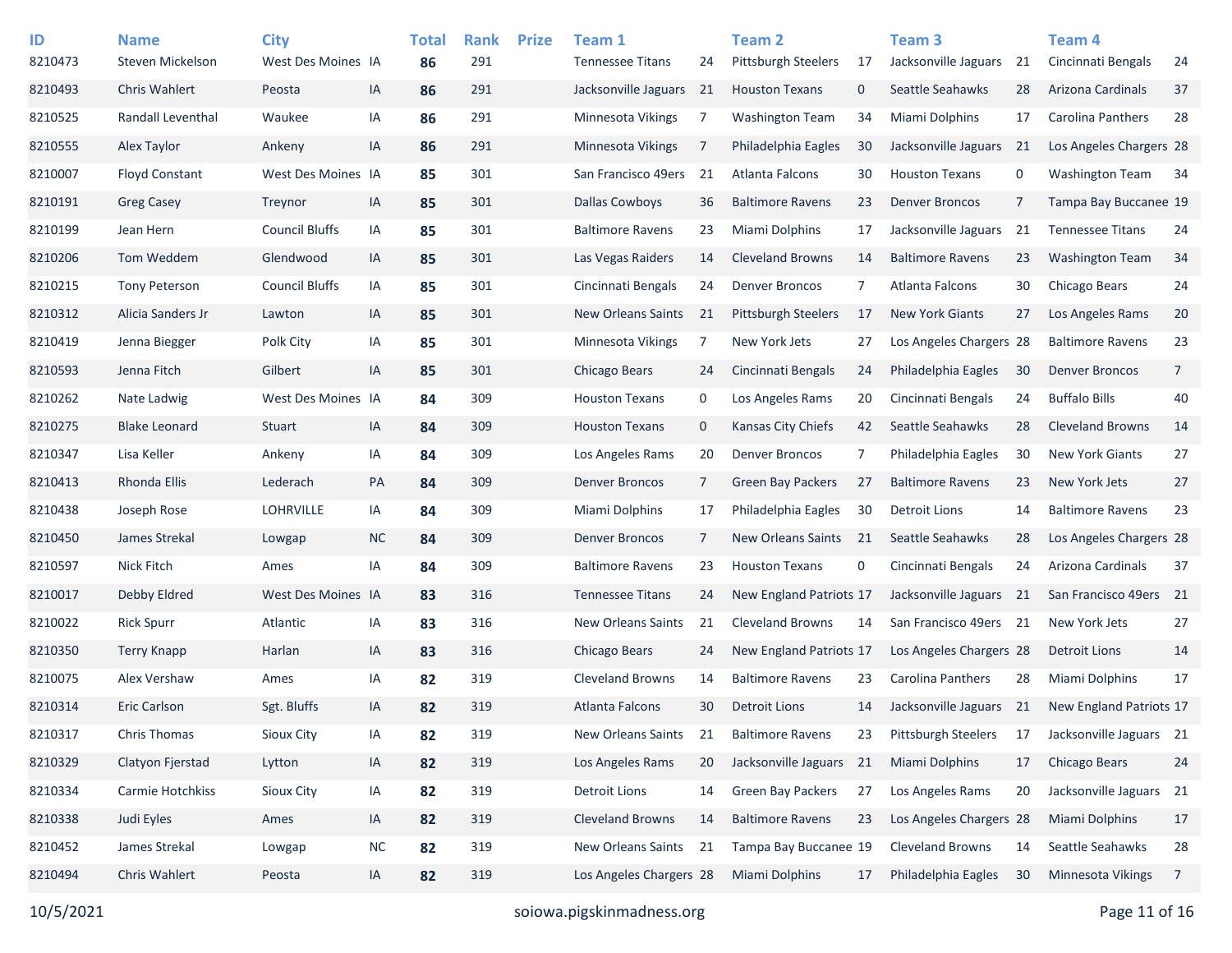| ID<br>8210540 | <b>Name</b><br>Joe Uran  | <b>City</b><br>Soiux City | IA        | <b>Total</b><br>82 | <b>Rank</b><br>319 | <b>Prize</b> | Team 1<br>Carolina Panthers | 28             | <b>Team 2</b><br>Indianapolis Colts | 27 | Team <sub>3</sub><br>Los Angeles Rams | 20 | Team 4<br><b>Minnesota Vikings</b> | - 7            |
|---------------|--------------------------|---------------------------|-----------|--------------------|--------------------|--------------|-----------------------------|----------------|-------------------------------------|----|---------------------------------------|----|------------------------------------|----------------|
| 8210586       | Sean Atwater             | <b>West Burlington</b>    | IA        | 82                 | 319                |              | <b>New Orleans Saints</b>   | 21             | Philadelphia Eagles                 | 30 | <b>Minnesota Vikings</b>              | 7  | <b>Chicago Bears</b>               | 24             |
| 8210605       | Katelyn McDade           | Dubuque                   | IA        | 82                 | 319                |              | <b>Pittsburgh Steelers</b>  | 17             | Miami Dolphins                      | 17 | San Francisco 49ers                   | 21 | New York Jets                      | 27             |
| 8210609       | Jac Doran                | Fort Dodge                | IA        | 82                 | 319                |              | Tampa Bay Buccanee 19       |                | <b>New Orleans Saints</b>           | 21 | <b>Detroit Lions</b>                  | 14 | Seattle Seahawks                   | 28             |
| 8210071       | Laura Lee                | Kelley                    | IA        | 81                 | 331                |              | Atlanta Falcons             | 30             | Minnesota Vikings                   | 7  | <b>Indianapolis Colts</b>             | 27 | New England Patriots 17            |                |
| 8210254       | Nate Ladwig              | West Des Moines IA        |           | 81                 | 331                |              | <b>Baltimore Ravens</b>     | 23             | New England Patriots 17             |    | <b>Pittsburgh Steelers</b>            | 17 | Cincinnati Bengals                 | 24             |
| 8210274       | <b>Matt Granzow</b>      | West Des Moines IA        |           | 81                 | 331                |              | Philadelphia Eagles         | 30             | <b>Houston Texans</b>               | 0  | New England Patriots 17               |    | <b>Washington Team</b>             | 34             |
| 8210321       | <b>Brooke Davies</b>     | Sioux City                | IA        | 81                 | 331                |              | Tampa Bay Buccanee 19       |                | <b>Pittsburgh Steelers</b>          | 17 | Carolina Panthers                     | 28 | Miami Dolphins                     | 17             |
| 8210335       | Judi Eyles               | Ames                      | IA        | 81                 | 331                |              | Minnesota Vikings           | 7              | Philadelphia Eagles                 | 30 | New York Jets                         | 27 | <b>Pittsburgh Steelers</b>         | 17             |
| 8210407       | Stephanie Campbell       | <b>Chagrin Falls</b>      | OH        | 81                 | 331                |              | New England Patriots 17     |                | <b>Buffalo Bills</b>                | 40 | Minnesota Vikings                     | 7  | <b>Pittsburgh Steelers</b>         | 17             |
| 8210467       | <b>Phillip Strekal</b>   | Albany                    | OH        | 81                 | 331                |              | Arizona Cardinals           | 37             | <b>Baltimore Ravens</b>             | 23 | <b>Houston Texans</b>                 | 0  | Jacksonville Jaguars 21            |                |
|               |                          |                           |           |                    | 331                |              | Minnesota Vikings           | $\overline{7}$ | Detroit Lions                       | 14 |                                       | 24 | <b>Dallas Cowboys</b>              | 36             |
| 8210486       | Ashley Jackson           | <b>Webster City</b>       | IA        | 81                 |                    |              |                             |                |                                     |    | Chicago Bears                         |    |                                    |                |
| 8210499       | <b>Taylor Parish</b>     | Saint Charles             | IA        | 81                 | 331                |              | <b>Washington Team</b>      | 34             | <b>Pittsburgh Steelers</b>          | 17 | <b>Baltimore Ravens</b>               | 23 | <b>Denver Broncos</b>              | 7              |
| 8210214       | Dana Schott              | <b>Council Bluffs</b>     | IA        | 80                 | 340                |              | <b>Atlanta Falcons</b>      | 30             | <b>Baltimore Ravens</b>             | 23 | Los Angeles Rams                      | 20 | <b>Minnesota Vikings</b>           | $\overline{7}$ |
| 8210266       | Chris Scott              | West Des Moines IA        |           | 80                 | 340                |              | <b>Tennessee Titans</b>     | 24             | <b>Cleveland Browns</b>             | 14 | New Orleans Saints                    | 21 | San Francisco 49ers 21             |                |
| 8210302       | Marc Hein                | <b>Sioux City</b>         | IA        | 80                 | 340                |              | Indianapolis Colts          | 27             | New York Jets                       | 27 | Tampa Bay Buccanee 19                 |    | <b>Denver Broncos</b>              | $\overline{7}$ |
| 8210423       | Royal McClannahan        | Modale                    | IA        | 80                 | 340                |              | Los Angeles Rams            | 20             | Miami Dolphins                      | 17 | <b>Dallas Cowboys</b>                 | 36 | <b>Minnesota Vikings</b>           | $\overline{7}$ |
| 8210460       | Amanda Sipple            | Omaha                     | <b>NE</b> | 80                 | 340                |              | <b>Minnesota Vikings</b>    | 7              | San Francisco 49ers                 | 21 | <b>Tennessee Titans</b>               | 24 | Seattle Seahawks                   | 28             |
| 8210073       | George Wang              | Ames                      | IA        | 79                 | 345                |              | <b>Houston Texans</b>       | 0              | New Orleans Saints                  | 21 | Philadelphia Eagles                   | 30 | Seattle Seahawks                   | 28             |
| 8210167       | Jack Goltl               | <b>Council Bluffs</b>     | IA        | 79                 | 345                |              | Arizona Cardinals           | 37             | <b>Denver Broncos</b>               | 7  | San Francisco 49ers                   | 21 | <b>Detroit Lions</b>               | 14             |
| 8210195       | Rocky Rothmock           |                           |           | 79                 | 345                |              | San Francisco 49ers         | 21             | Las Vegas Raiders                   | 14 | <b>Indianapolis Colts</b>             | 27 | Miami Dolphins                     | 17             |
| 8210213       | <b>Brandon Diederick</b> | <b>Council Bluffs</b>     | IA        | 79                 | 345                |              | <b>Green Bay Packers</b>    | 27             | Chicago Bears                       | 24 | <b>Denver Broncos</b>                 | 7  | New Orleans Saints                 | 21             |
| 8210425       | Royal McClannahan        | Modale                    | IA        | 79                 | 345                |              | Los Angeles Chargers 28     |                | Minnesota Vikings                   | 7  | Chicago Bears                         | 24 | Los Angeles Rams                   | 20             |
| 8210426       | <b>Timothy Lynch</b>     | <b>JOHNSTON</b>           | IA        | 79                 | 345                |              | New York Jets               | 27             | Los Angeles Chargers 28             |    | Miami Dolphins                        | 17 | <b>Minnesota Vikings</b>           | $\overline{7}$ |
| 8210489       | <b>Bob Shoultz</b>       | Sioux City                | IA        | 79                 | 345                |              | Miami Dolphins              | 17             | <b>Green Bay Packers</b>            | 27 | Seattle Seahawks                      | 28 | <b>Denver Broncos</b>              | 7              |
| 8210562       | Justin Jacobs            | Clarksville               | IA        | 79                 | 345                |              | New England Patriots 17     |                | Detroit Lions                       | 14 | Green Bay Packers                     | 27 | New Orleans Saints 21              |                |
| 8210582       | <b>Brady Oldag</b>       | Cedar Falls               | IA        | 79                 | 345                |              | <b>Detroit Lions</b>        | 14             | Philadelphia Eagles                 | 30 | Las Vegas Raiders                     | 14 | Jacksonville Jaguars 21            |                |
| 8210089       | <b>Barb Randolph</b>     | Gilbert                   | IA        | 78                 | 354                |              | Arizona Cardinals           | 37             | Las Vegas Raiders                   | 14 | Los Angeles Rams                      | 20 | <b>Denver Broncos</b>              | 7              |
| 8210251       | Jeff Lyon                | West Des Moines IA        |           | 78                 | 354                |              | Minnesota Vikings           | 7              | <b>Washington Team</b>              | 34 | <b>Denver Broncos</b>                 | 7  | Philadelphia Eagles                | 30             |
| 8210308       | James Cunningham         | Sioux City                | IA        | 78                 | 354                |              | <b>Houston Texans</b>       | $\mathbf 0$    | <b>Dallas Cowboys</b>               | 36 | Carolina Panthers                     | 28 | <b>Detroit Lions</b>               | 14             |
|               |                          |                           |           |                    |                    |              |                             |                |                                     |    |                                       |    |                                    |                |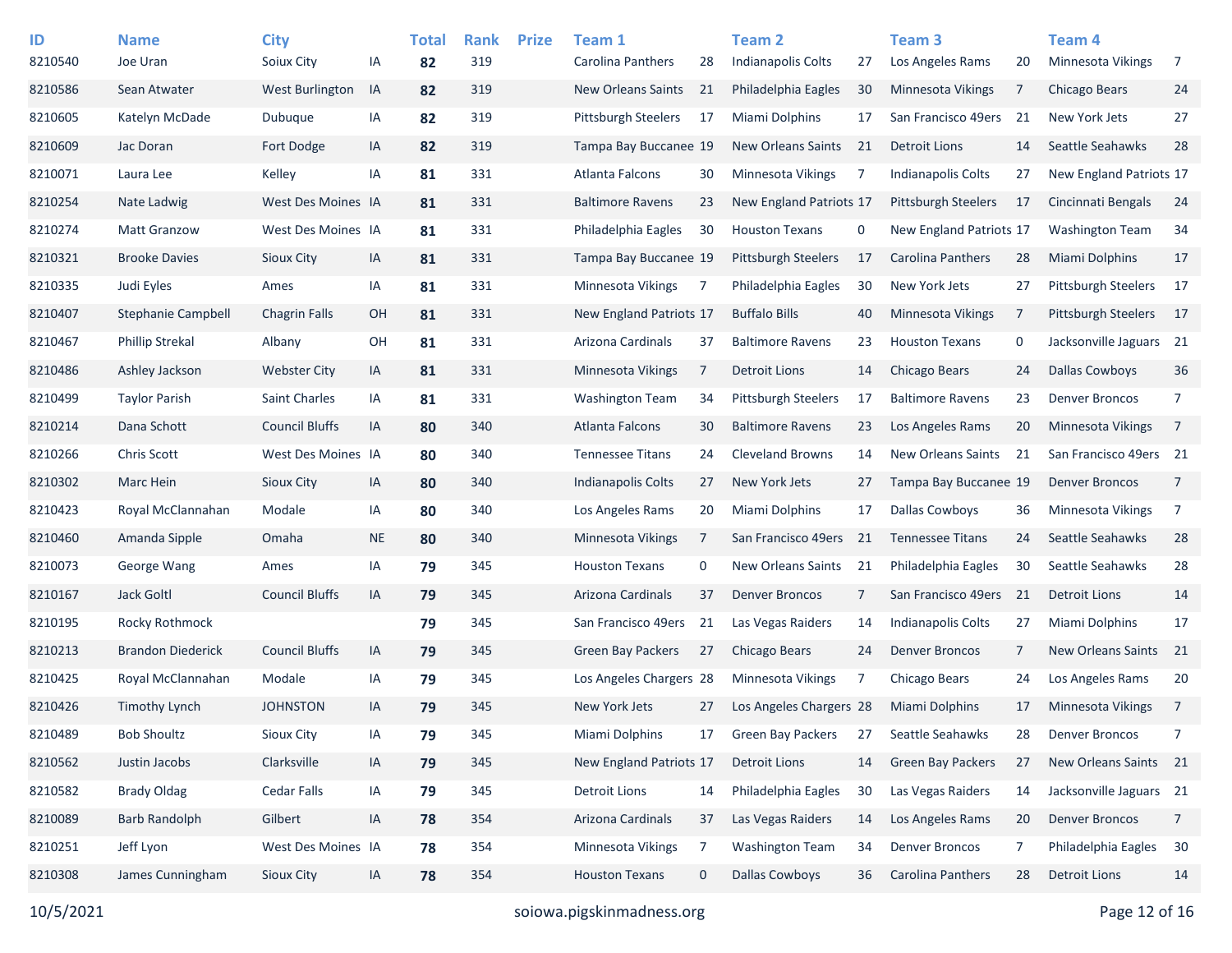| ID      | <b>Name</b>              | <b>City</b>             |           | <b>Total</b> | <b>Rank</b> | <b>Prize</b> | Team 1                     |    | Team 2                     |              | Team <sub>3</sub>          |    | <b>Team 4</b>              |                |
|---------|--------------------------|-------------------------|-----------|--------------|-------------|--------------|----------------------------|----|----------------------------|--------------|----------------------------|----|----------------------------|----------------|
| 8210322 | <b>Mark Huberty</b>      | Sgt. Bluffs             | IA        | 78           | 354         |              | Chicago Bears              | 24 | Los Angeles Rams           | 20           | <b>New York Giants</b>     | 27 | <b>Minnesota Vikings</b>   | 7              |
| 8210325 | <b>Brad Bollinger</b>    | Sioux City              | IA        | 78           | 354         |              | Tampa Bay Buccanee 19      |    | San Francisco 49ers        | 21           | New Orleans Saints         | 21 | Miami Dolphins             | 17             |
| 8210403 | <b>Bruce Hokel</b>       | Sioux City              | IA        | 78           | 354         |              | Arizona Cardinals          | 37 | <b>Pittsburgh Steelers</b> | 17           | <b>Tennessee Titans</b>    | 24 | <b>Houston Texans</b>      | 0              |
| 8210513 | Liane Long               | Avoca                   | IA        | 78           | 354         |              | Minnesota Vikings          | 7  | New England Patriots 17    |              | New York Jets              | 27 | <b>Indianapolis Colts</b>  | 27             |
| 8210238 | Cory Williams            | Pleasant Hill           | IA        | 77           | 361         |              | <b>Washington Team</b>     | 34 | Miami Dolphins             | 17           | <b>Denver Broncos</b>      | 7  | Tampa Bay Buccanee 19      |                |
| 8210497 | <b>Chris Wahlert</b>     | Peosta                  | IA        | 77           | 361         |              | <b>Tennessee Titans</b>    | 24 | Tampa Bay Buccanee 19      |              | <b>New York Giants</b>     | 27 | <b>Minnesota Vikings</b>   | $\overline{7}$ |
| 8210138 | Dave Pellegrino          | Pleasant Hill           | IA        | 76           | 363         |              | Los Angeles Chargers 28    |    | Miami Dolphins             | 17           | <b>Detroit Lions</b>       | 14 | <b>Pittsburgh Steelers</b> | 17             |
| 8210154 | Kate Graslewicz          | Omaha                   | <b>NE</b> | 76           | 363         |              | Philadelphia Eagles        | 30 | <b>Houston Texans</b>      | 0            | Tampa Bay Buccanee 19      |    | <b>New York Giants</b>     | 27             |
| 8210427 | Timothy Lynch            | <b>JOHNSTON</b>         | IA        | 76           | 363         |              | <b>Cleveland Browns</b>    | 14 | Las Vegas Raiders          | 14           | New Orleans Saints         | 21 | <b>Indianapolis Colts</b>  | 27             |
| 8210528 | David George             | <b>Bondurant</b>        | IA        | 76           | 363         |              | <b>Detroit Lions</b>       | 14 | San Francisco 49ers 21     |              | <b>Cleveland Browns</b>    | 14 | New York Jets              | 27             |
| 8210102 | John Nelson              | Sioux City              | IA        | 75           | 367         |              | <b>New Orleans Saints</b>  | 21 | Tampa Bay Buccanee 19      |              | Los Angeles Chargers 28    |    | <b>Denver Broncos</b>      | 7              |
| 8210161 | John Seaman              | Omaha                   | <b>NE</b> | 75           | 367         |              | <b>Indianapolis Colts</b>  | 27 | New England Patriots 17    |              | <b>Detroit Lions</b>       | 14 | Miami Dolphins             | 17             |
| 8210163 | Lori Havck               | Omaha                   | <b>NE</b> | 75           | 367         |              | Arizona Cardinals          | 37 | <b>Denver Broncos</b>      | 7            | New England Patriots 17    |    | <b>Detroit Lions</b>       | 14             |
| 8210327 | Doug Tilson              | Plattsmouth             | <b>NE</b> | 75           | 367         |              | <b>Detroit Lions</b>       | 14 | <b>New Orleans Saints</b>  | 21           | <b>Pittsburgh Steelers</b> | 17 | <b>Baltimore Ravens</b>    | 23             |
| 8210530 | Catherine Luchte         | <b>Colorado Springs</b> | CO        | 75           | 367         |              | Los Angeles Rams           | 20 | Jacksonville Jaguars       | 21           | New York Jets              | 27 | <b>Denver Broncos</b>      | 7              |
| 8210547 | Christopher Fisher       | Des Moines              | IA        | 75           | 367         |              | Minnesota Vikings          | 7  | Detroit Lions              | 14           | Atlanta Falcons            | 30 | <b>Tennessee Titans</b>    | 24             |
| 8210581 | <b>Reinhard Boeschen</b> | Waterloo                | IA        | 75           | 367         |              | <b>New York Giants</b>     | 27 | New York Jets              | 27           | <b>Cleveland Browns</b>    | 14 | <b>Minnesota Vikings</b>   | 7              |
| 8210224 | James Grimes             | Altoona                 | IA        | 74           | 374         |              | <b>New York Giants</b>     | 27 | New England Patriots 17    |              | <b>Baltimore Ravens</b>    | 23 | <b>Minnesota Vikings</b>   | $\overline{7}$ |
| 8210360 | Kathleen Rasmussen       | Sioux City              | IA        | 74           | 374         |              | Green Bay Packers          | 27 | Tampa Bay Buccanee 19      |              | Minnesota Vikings          | 7  | New Orleans Saints 21      |                |
| 8210449 | James Strekal            | Lowgap                  | <b>NC</b> | 74           | 374         |              | Atlanta Falcons            | 30 | <b>Houston Texans</b>      | 0            | Los Angeles Rams           | 20 | <b>Tennessee Titans</b>    | 24             |
| 8210466 | <b>Phillip Strekal</b>   | Albany                  | OH        | 74           | 374         |              | <b>Denver Broncos</b>      | 7  | Atlanta Falcons            | 30           | Minnesota Vikings          | 7  | Philadelphia Eagles        | 30             |
| 8210492 | Rebecca Rader            | Moville                 | IA        | 74           | 374         |              | <b>New Orleans Saints</b>  | 21 | Las Vegas Raiders          | 14           | Tampa Bay Buccanee 19      |    | Los Angeles Rams           | 20             |
| 8210487 | Ashley Jackson           | <b>Webster City</b>     | IA        | 73           | 379         |              | Seattle Seahawks           | 28 | <b>Houston Texans</b>      | 0            | Los Angeles Chargers 28    |    | New England Patriots 17    |                |
| 8210509 | Liane Long               | Avoca                   | IA        | 73           | 379         |              | <b>Carolina Panthers</b>   | 28 | <b>Houston Texans</b>      | $\mathbf{0}$ | <b>Tennessee Titans</b>    | 24 | San Francisco 49ers 21     |                |
| 8210401 | Dan Stein                | Urbandale               | IA        | 72           | 381         |              | <b>Houston Texans</b>      | 0  | Seattle Seahawks           | 28           | Los Angeles Rams           | 20 | Cincinnati Bengals         | 24             |
| 8210439 | <b>Thomas Berger</b>     | Epworth                 | IA        | 72           | 381         |              | <b>Denver Broncos</b>      | 7  | Carolina Panthers          | 28           | Las Vegas Raiders          | 14 | <b>Baltimore Ravens</b>    | 23             |
| 8210477 | Marcus Barkema           | Goodell                 | IA        | 72           | 381         |              | <b>Pittsburgh Steelers</b> | 17 | Minnesota Vikings          | 7            | New Orleans Saints         | 21 | Indianapolis Colts         | 27             |
| 8210490 | <b>Bob Shoultz</b>       | Sioux City              | IA        | 72           | 381         |              | Las Vegas Raiders          | 14 | Minnesota Vikings          | 7            | Pittsburgh Steelers        | 17 | <b>Washington Team</b>     | 34             |
| 8210527 | <b>Beth Burnett</b>      | Horseshoe Bend          | AR        | 72           | 381         |              | <b>Denver Broncos</b>      | 7  | <b>Baltimore Ravens</b>    | 23           | Seattle Seahawks           | 28 | <b>Detroit Lions</b>       | 14             |
| 8210575 | Colleen Boyle            | Chestnut Hill           | MA        | 72           | 381         |              | <b>Denver Broncos</b>      | 7  | Los Angeles Rams           | 20           | Chicago Bears              | 24 | Jacksonville Jaguars 21    |                |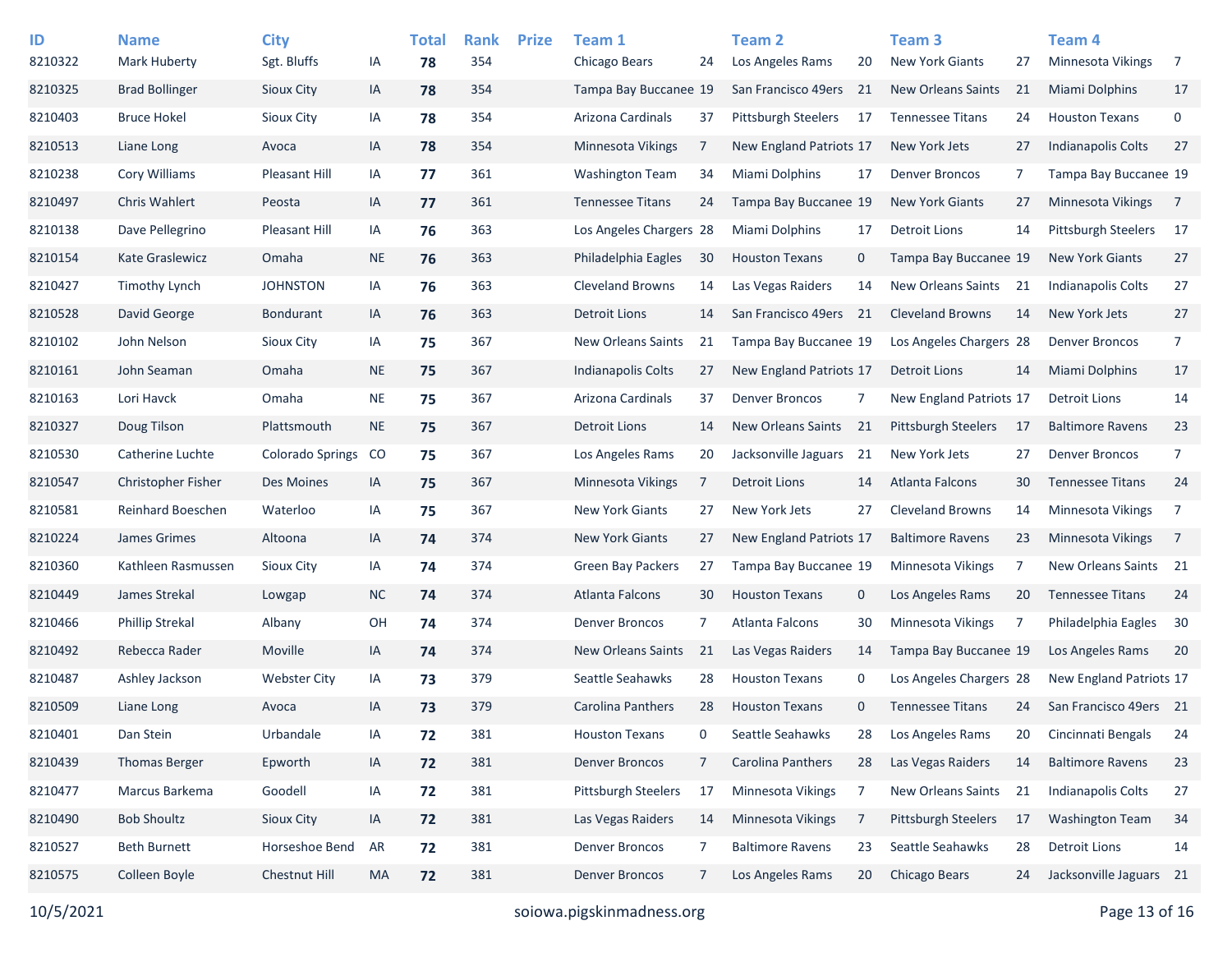| ID      | <b>Name</b>           | <b>City</b>           |           | <b>Total</b> | <b>Rank</b> | <b>Prize</b> | Team 1                     |    | <b>Team 2</b>              |             | Team <sub>3</sub>         |             | Team 4                     |                |
|---------|-----------------------|-----------------------|-----------|--------------|-------------|--------------|----------------------------|----|----------------------------|-------------|---------------------------|-------------|----------------------------|----------------|
| 8210305 | <b>Ryan Denney</b>    | Lawton                | IA        | 71           | 387         |              | Jacksonville Jaguars       | 21 | <b>Minnesota Vikings</b>   | 7           | <b>Dallas Cowboys</b>     | 36          | <b>Denver Broncos</b>      | 7              |
| 8210319 | Jennifer Probasco     | Lawton                | IA        | 71           | 387         |              | <b>Green Bay Packers</b>   | 27 | <b>Indianapolis Colts</b>  | 27          | <b>Miami Dolphins</b>     | 17          | <b>Houston Texans</b>      | $\mathbf 0$    |
| 8210417 | Linda Peterson        | Ames                  | ΙA        | 71           | 387         |              | <b>Cleveland Browns</b>    | 14 | Tampa Bay Buccanee 19      |             | Miami Dolphins            | 17          | New Orleans Saints 21      |                |
| 8210479 | Alyssa Jensen         | Grimes                | IA        | 71           | 387         |              | <b>Pittsburgh Steelers</b> | 17 | Philadelphia Eagles        | 30          | <b>Miami Dolphins</b>     | 17          | <b>Minnesota Vikings</b>   | $\overline{7}$ |
| 8210515 | <b>Freddie Deeds</b>  | Williamsburg          | IA        | 71           | 387         |              | <b>Pittsburgh Steelers</b> | 17 | <b>Cleveland Browns</b>    | 14          | San Francisco 49ers       | -21         | Tampa Bay Buccanee 19      |                |
| 8210153 | Kevin Graslewicz      | Omaha                 | <b>NE</b> | 70           | 392         |              | Seattle Seahawks           | 28 | <b>New Orleans Saints</b>  | 21          | <b>Cleveland Browns</b>   | 14          | <b>Denver Broncos</b>      | $\overline{7}$ |
| 8210267 | <b>Mason Mumm</b>     | West Des Moines IA    |           | 70           | 392         |              | <b>Pittsburgh Steelers</b> | 17 | <b>Green Bay Packers</b>   | 27          | Tampa Bay Buccanee 19     |             | <b>Denver Broncos</b>      | 7              |
| 8210020 | Gerry Swartbough      | Norwalk               | IA        | 69           | 394         |              | <b>Tennessee Titans</b>    | 24 | Carolina Panthers          | 28          | New England Patriots 17   |             | <b>Houston Texans</b>      | $\mathbf 0$    |
| 8210095 | Dave Baldus           | Ames                  | ΙA        | 69           | 394         |              | <b>Houston Texans</b>      | 0  | Los Angeles Rams           | 20          | Los Angeles Chargers 28   |             | Jacksonville Jaguars 21    |                |
| 8210110 | Nancy Eickholt        | <b>Sioux City</b>     | IA        | 69           | 394         |              | <b>Miami Dolphins</b>      | 17 | <b>Pittsburgh Steelers</b> | 17          | Los Angeles Chargers 28   |             | <b>Minnesota Vikings</b>   | $\overline{7}$ |
| 8210115 | Dennis Ard            | Sioux City            | ΙA        | 69           | 394         |              | Miami Dolphins             | 17 | <b>Detroit Lions</b>       | 14          | Pittsburgh Steelers       | -17         | New Orleans Saints 21      |                |
| 8210422 | Royal McClannahan     | Modale                | IA        | 69           | 394         |              | Los Angeles Chargers 28    |    | Detroit Lions              | 14          | <b>Houston Texans</b>     | $\mathbf 0$ | Green Bay Packers          | 27             |
| 8210030 | Jeff Klocko           | <b>Norwalk</b>        | ΙA        | 68           | 399         |              | <b>Denver Broncos</b>      | 7  | <b>New York Giants</b>     | 27          | <b>Miami Dolphins</b>     | 17          | <b>Pittsburgh Steelers</b> | 17             |
| 8210077 | Jessica Arneson       | Ames                  | IA        | 68           | 399         |              | <b>Denver Broncos</b>      | 7  | Minnesota Vikings          | 7           | <b>New York Jets</b>      | 27          | <b>Green Bay Packers</b>   | 27             |
| 8210112 | Kellen Fitch          | Sioux City            | IA        | 68           | 399         |              | <b>Green Bay Packers</b>   | 27 | <b>Houston Texans</b>      | 0           | <b>Washington Team</b>    | 34          | Minnesota Vikings          | $\overline{7}$ |
| 8210231 | <b>Bob Burnett</b>    | <b>Norwalk</b>        | IA        | 68           | 399         |              | <b>Cleveland Browns</b>    | 14 | <b>Houston Texans</b>      | $\mathbf 0$ | <b>Atlanta Falcons</b>    | 30          | Cincinnati Bengals         | 24             |
| 8210264 | Chelsea Dexter        | West Des Moines IA    |           | 68           | 399         |              | Miami Dolphins             | 17 | Atlanta Falcons            | 30          | Minnesota Vikings         | 7           | <b>Detroit Lions</b>       | 14             |
| 8210293 | Justin Gatewood       | Ames                  | IA        | 68           | 399         |              | Minnesota Vikings          | 7  | New England Patriots 17    |             | Arizona Cardinals         | 37          | <b>Denver Broncos</b>      | $\overline{7}$ |
| 8210537 | Kelly Johnson         | <b>WALCOTT</b>        | ΙA        | 68           | 399         |              | New England Patriots 17    |    | Jacksonville Jaguars       | 21          | Minnesota Vikings         | -7          | <b>Baltimore Ravens</b>    | 23             |
| 8210006 | Charlie May           | West Des Moines IA    |           | 67           | 406         |              | <b>Detroit Lions</b>       | 14 | Philadelphia Eagles        | 30          | <b>Houston Texans</b>     | $\mathbf 0$ | <b>Baltimore Ravens</b>    | 23             |
| 8210604 | Staci Uhl             | sioux city            | ΙA        | 67           | 406         |              | <b>Indianapolis Colts</b>  | 27 | <b>Pittsburgh Steelers</b> | 17          | <b>Baltimore Ravens</b>   | 23          | <b>Houston Texans</b>      | $\mathbf 0$    |
| 8210313 | Amy Carlson           | Sgt. Bluffs           | IA        | 66           | 408         |              | <b>Minnesota Vikings</b>   | 7  | Detroit Lions              | 14          | Seattle Seahawks          | 28          | <b>Miami Dolphins</b>      | 17             |
| 8210502 | <b>Cher Towey</b>     | Waukee                | ΙA        | 66           | 408         |              | <b>Tennessee Titans</b>    | 24 | <b>Denver Broncos</b>      | 7           | New Orleans Saints        | 21          | Las Vegas Raiders          | 14             |
| 8210569 | Jean Wulf             | Davenport             | IA        | 66           | 408         |              | <b>Cleveland Browns</b>    | 14 | Carolina Panthers          | 28          | <b>Chicago Bears</b>      | 24          | <b>Houston Texans</b>      | $\mathbf 0$    |
| 8210607 | <b>Terry Ragaller</b> | Sergeant Bluff        | IA        | 66           | 408         |              | Pittsburgh Steelers        | 17 | <b>Denver Broncos</b>      | 7           | Seattle Seahawks          | 28          | Las Vegas Raiders          | 14             |
| 8210014 | Ken Scarpino          | Des Moines            | IA        | 65           | 412         |              | Los Angeles Chargers 28    |    | <b>Baltimore Ravens</b>    | 23          | <b>Detroit Lions</b>      | 14          | <b>Houston Texans</b>      | $\mathbf 0$    |
| 8210029 | Paul Patterson        | Norwalk               | IA        | 65           | 412         |              | <b>Detroit Lions</b>       | 14 | Green Bay Packers          | 27          | <b>Tennessee Titans</b>   | 24          | <b>Houston Texans</b>      | 0              |
| 8210103 | Matt Ard              | Sioux City            | IA        | 65           | 412         |              | Philadelphia Eagles        | 30 | <b>Cleveland Browns</b>    | 14          | <b>New Orleans Saints</b> | 21          | <b>Houston Texans</b>      | $\mathbf 0$    |
| 8210174 | <b>Troy Cross</b>     | <b>Council Bluffs</b> | IA        | 65           | 412         |              | Pittsburgh Steelers        | 17 | San Francisco 49ers 21     |             | <b>Houston Texans</b>     | 0           | Indianapolis Colts         | 27             |
| 8210182 | Andrew Simonsen       | Underwood             | IA        | 65           | 412         |              | Los Angeles Chargers 28    |    | New England Patriots 17    |             | Los Angeles Rams          | 20          | <b>Houston Texans</b>      | $\mathbf 0$    |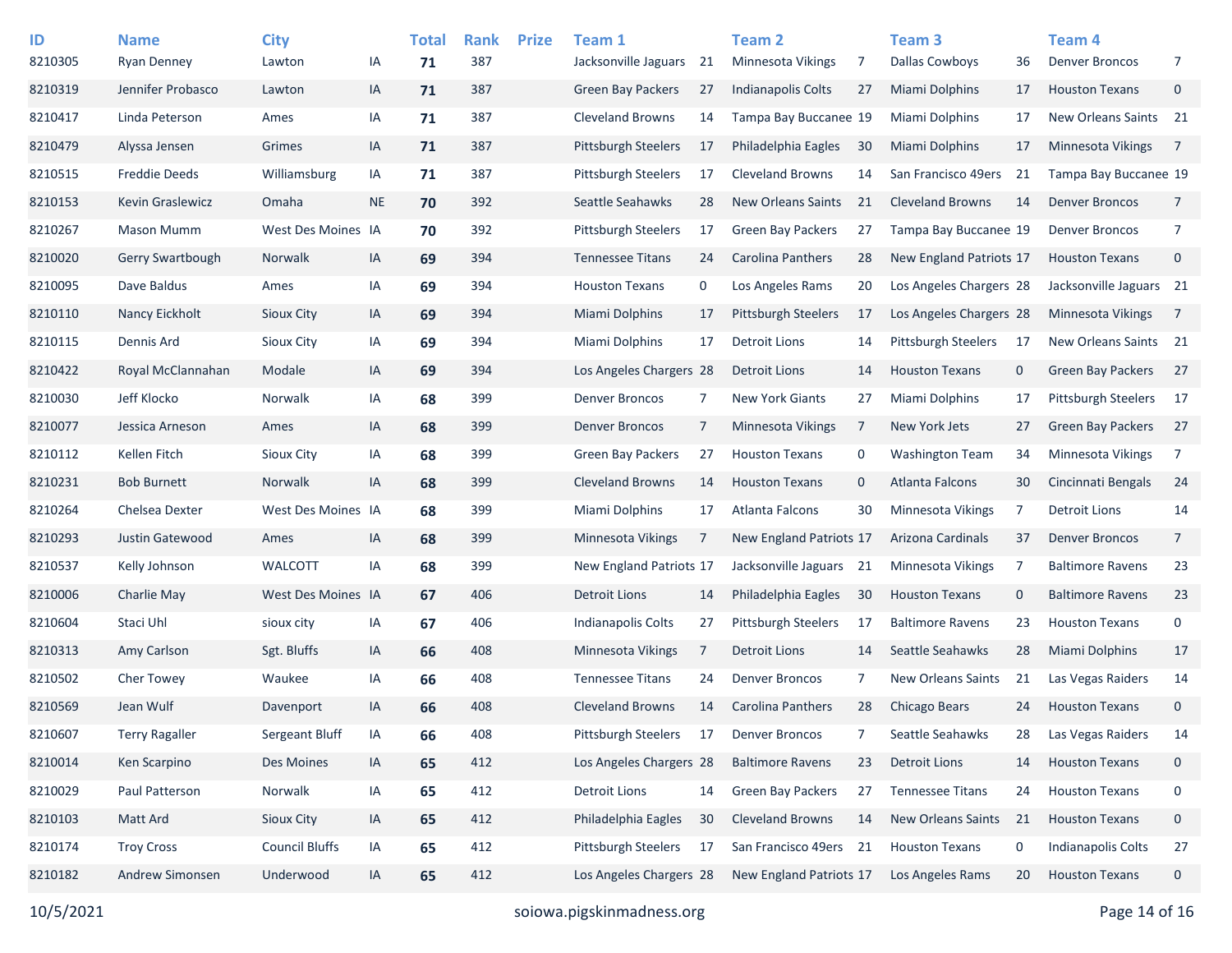| ID      | <b>Name</b>           | <b>City</b>           |           | <b>Total</b> | <b>Rank</b> | <b>Prize</b> | Team 1                    |             | Team <sub>2</sub>          |    | Team <sub>3</sub>         |              | Team <sub>4</sub>        |                |
|---------|-----------------------|-----------------------|-----------|--------------|-------------|--------------|---------------------------|-------------|----------------------------|----|---------------------------|--------------|--------------------------|----------------|
| 8210310 | Jim Clark             | Sioux City            | IA        | 65           | 412         |              | <b>Minnesota Vikings</b>  | 7           | Miami Dolphins             | 17 | New England Patriots 17   |              | <b>Tennessee Titans</b>  | 24             |
| 8210412 | Jac Doran             | Fort Dodge            | IA        | 65           | 412         |              | <b>Detroit Lions</b>      | 14          | <b>Denver Broncos</b>      | 7  | Jacksonville Jaguars 21   |              | <b>Baltimore Ravens</b>  | 23             |
| 8210507 | David Canty           | Sperry                | IA        | 65           | 412         |              | New England Patriots 17   |             | Jacksonville Jaguars       | 21 | Los Angeles Rams          | 20           | <b>Denver Broncos</b>    | $\overline{7}$ |
| 8210421 | Royal McClannahan     | Modale                | IA        | 63           | 420         |              | Carolina Panthers         | 28          | <b>Cleveland Browns</b>    | 14 | <b>New Orleans Saints</b> | 21           | <b>Houston Texans</b>    | 0              |
| 8210599 | Joseph Mckenna        | Des Moines            | IA        | 63           | 420         |              | Minnesota Vikings         | 7           | San Francisco 49ers        | 21 | <b>Denver Broncos</b>     | 7            | Carolina Panthers        | 28             |
| 8210171 | <b>Beverly Wise</b>   | <b>Council Bluffs</b> | IA        | 62           | 422         |              | <b>Cleveland Browns</b>   | 14          | <b>Miami Dolphins</b>      | 17 | <b>Denver Broncos</b>     | 7            | Cincinnati Bengals       | 24             |
| 8210443 | Tammi Vail            | Rockford              | IL.       | 62           | 422         |              | Los Angeles Rams          | 20          | Las Vegas Raiders          | 14 | <b>Denver Broncos</b>     | 7            | New Orleans Saints 21    |                |
| 8210472 | Jeffery Jones         | Cedar Falls           | IA        | 62           | 422         |              | <b>New Orleans Saints</b> | 21          | <b>Indianapolis Colts</b>  | 27 | Minnesota Vikings         | 7            | <b>Denver Broncos</b>    | $\overline{7}$ |
| 8210538 | Kelly Johnson         | <b>WALCOTT</b>        | IA        | 62           | 422         |              | <b>Baltimore Ravens</b>   | 23          | <b>Houston Texans</b>      | 0  | Los Angeles Rams          | 20           | Tampa Bay Buccanee 19    |                |
| 8210120 | Pat Hinrichsen        | Sioux City            | IA        | 61           | 426         |              | <b>Houston Texans</b>     | $\mathbf 0$ | Seattle Seahawks           | 28 | Las Vegas Raiders         | 14           | Tampa Bay Buccanee 19    |                |
| 8210503 | Jessica Goerge        | Dubuque               | IA        | 61           | 426         |              | <b>Green Bay Packers</b>  | 27          | <b>New York Giants</b>     | 27 | <b>Houston Texans</b>     | 0            | Minnesota Vikings        | $\overline{7}$ |
| 8210550 | Jolene Dixon          | Moville               | IA        | 61           | 426         |              | <b>Houston Texans</b>     | $\mathbf 0$ | <b>Detroit Lions</b>       | 14 | Atlanta Falcons           | 30           | New England Patriots 17  |                |
| 8210606 | <b>Terry Ragaller</b> | Sergeant Bluff        | IA        | 61           | 426         |              | Minnesota Vikings         | 7           | <b>Pittsburgh Steelers</b> | 17 | <b>Baltimore Ravens</b>   | 23           | <b>Detroit Lions</b>     | 14             |
| 8210571 | <b>Scott Moore</b>    | Missouri Valley       | IA        | 60           | 430         |              | <b>Atlanta Falcons</b>    | 30          | <b>Baltimore Ravens</b>    | 23 | <b>Houston Texans</b>     | $\mathbf 0$  | <b>Minnesota Vikings</b> | 7              |
| 8210549 | Lisa Rusk             | Colfax                | IA        | 59           | 431         |              | Los Angeles Chargers 28   |             | Las Vegas Raiders          | 14 | <b>Houston Texans</b>     | 0            | Pittsburgh Steelers      | 17             |
| 8210255 | <b>Mason Mumm</b>     | West Des Moines IA    |           | 58           | 432         |              | Las Vegas Raiders         | 14          | New England Patriots 17    |    | Denver Broncos            | 7            | Los Angeles Rams         | 20             |
| 8210352 | <b>Carrie Heilig</b>  | Fremont               | <b>NE</b> | 58           | 432         |              | <b>Denver Broncos</b>     | 7           | Minnesota Vikings          | 7  | <b>New York Giants</b>    | 27           | New England Patriots 17  |                |
| 8210157 | <b>Steve Goltl</b>    | Omaha                 | <b>NE</b> | 56           | 434         |              | Las Vegas Raiders         | 14          | <b>Baltimore Ravens</b>    | 23 | <b>Houston Texans</b>     | $\mathbf 0$  | Tampa Bay Buccanee 19    |                |
| 8210259 | Jaime Ballesteros     | West Des Moines IA    |           | 56           | 434         |              | Detroit Lions             | 14          | <b>Houston Texans</b>      | 0  | Los Angeles Chargers 28   |              | Las Vegas Raiders        | 14             |
| 8210432 | John Santone          | Painesville           | OH        | 56           | 434         |              | Minnesota Vikings         | 7           | Carolina Panthers          | 28 | <b>New Orleans Saints</b> | 21           | <b>Houston Texans</b>    | $\mathbf 0$    |
| 8210433 | Nick Filipi           | Ankeny                | IA        | 56           | 434         |              | Las Vegas Raiders         | 14          | Los Angeles Chargers 28    |    | Minnesota Vikings         | 7            | <b>Denver Broncos</b>    | 7              |
| 8210456 | Janett Barrett        | <b>Rockwell City</b>  | IA        | 55           | 438         |              | <b>Minnesota Vikings</b>  | 7           | <b>Indianapolis Colts</b>  | 27 | <b>Houston Texans</b>     | $\mathbf 0$  | San Francisco 49ers 21   |                |
| 8210475 | Marcus Barkema        | Goodell               | IA        | 55           | 438         |              | <b>Houston Texans</b>     | 0           | Las Vegas Raiders          | 14 | Indianapolis Colts        | 27           | <b>Cleveland Browns</b>  | 14             |
| 8210101 | Jessica Noll          | Akron                 | IA        | 54           | 440         |              | New England Patriots 17   |             | <b>Baltimore Ravens</b>    | 23 | <b>Houston Texans</b>     | $\mathbf{0}$ | <b>Cleveland Browns</b>  | 14             |
| 8210268 | Jason Hatcher         | West Des Moines IA    |           | 52           | 441         |              | Pittsburgh Steelers       | 17          | <b>Denver Broncos</b>      | 7  | San Francisco 49ers       | 21           | Minnesota Vikings        | $\overline{7}$ |
| 8210548 | Kenneth Hanson        | Ankeny                | IA        | 52           | 441         |              | Jacksonville Jaguars 21   |             | <b>Denver Broncos</b>      | 7  | Miami Dolphins            | 17           | Minnesota Vikings        | $\overline{7}$ |
| 8210106 | Kelli Harris          | <b>Sgt Bluffs</b>     | IA        | 51           | 443         |              | New Orleans Saints        | 21          | <b>Denver Broncos</b>      | 7  | <b>Baltimore Ravens</b>   | 23           | <b>Houston Texans</b>    | 0              |
| 8210415 | Susan Wardlow         | Waverly               | IA        | 51           | 443         |              | Green Bay Packers         | 27          | <b>Denver Broncos</b>      | 7  | <b>Houston Texans</b>     | $\mathbf 0$  | New England Patriots 17  |                |
| 8210462 | John Oler             | <b>ANKENY</b>         | IA        | 51           | 443         |              | <b>Houston Texans</b>     | 0           | Minnesota Vikings          | 7  | Indianapolis Colts        | 27           | Pittsburgh Steelers      | 17             |
| 8210151 | Laura Capeco          | Omaha                 | <b>NE</b> | 48           | 446         |              | Minnesota Vikings         | 7           | <b>Denver Broncos</b>      | 7  | Los Angeles Rams          | 20           | Las Vegas Raiders        | 14             |